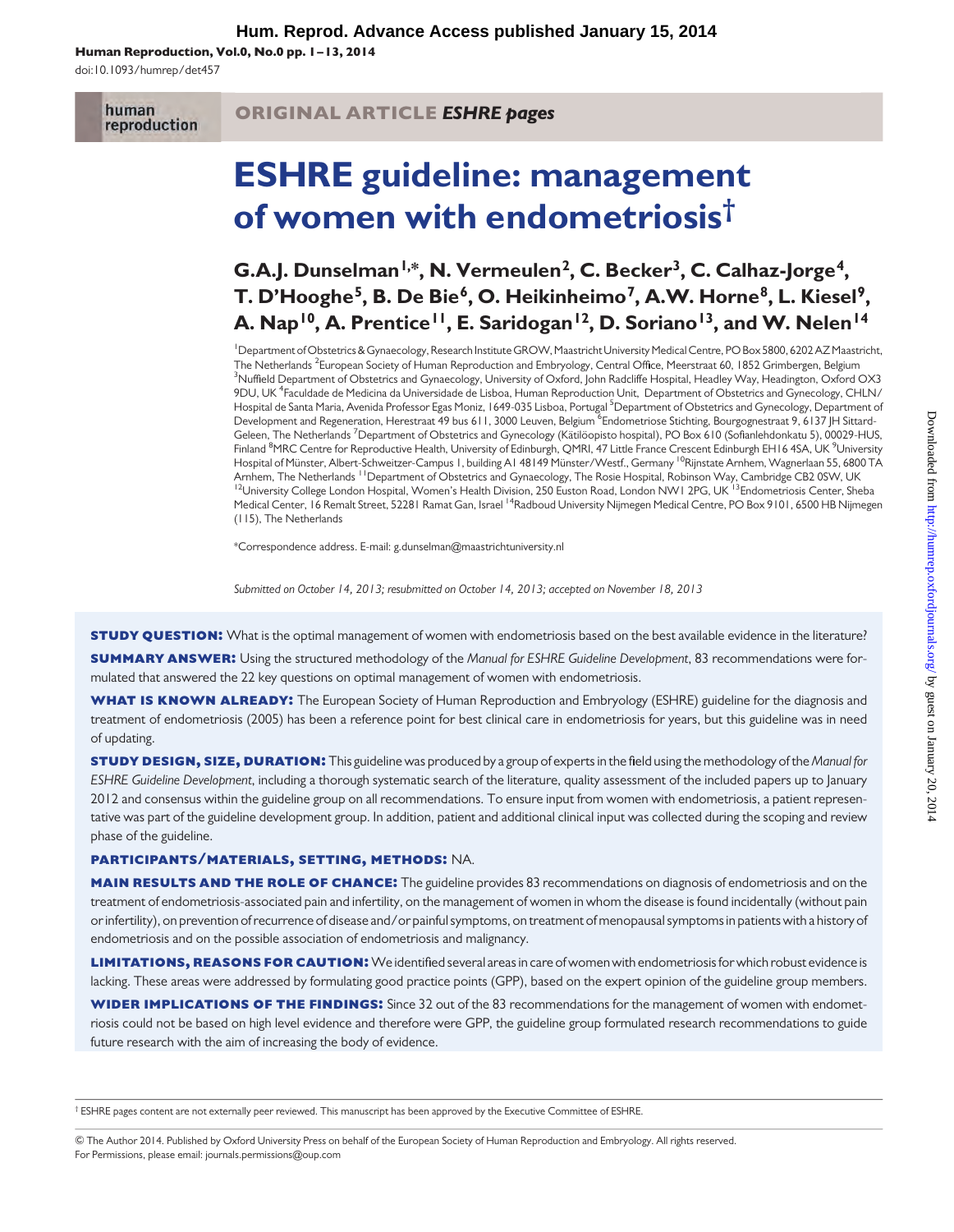<span id="page-1-0"></span>**STUDY FUNDING/COMPETING INTEREST(S):** The guideline was developed and funded by ESHRE, covering expenses associated with the guideline meetings, with the literature searches and with the implementation of the guideline. The guideline group members did not receive payment. All guideline group members disclosed any relevant conflicts of interest (see Conflicts of interest).

#### trial registration number: NA.

Key words: endometriosis / European Society of Human Reproduction and Embryology / guideline / evidence based

### Introduction

Endometriosis is defined as the presence of endometrial-like tissue outside the uterus, which induces a chronic, inflammatory reaction [\(Kennedy](#page-11-0) et al., 2005). While some women with endometriosis can experience painful symptoms and/or infertility, others have no symptoms at all. The exact prevalence of endometriosis is unknown but estimates range from 2 to 10% of women of reproductive age, to 50% of infertile women [\(Eskenazi and Warner, 1997](#page-10-0); [Meuleman](#page-11-0) et al., 2009).

#### Why were these guidelines produced?

The ESHRE Guideline for the Diagnosis and Treatment of Endometriosis (2005) has been a reference point for best clinical care in endometriosis for years [\(Kennedy](#page-11-0) et al., 2005). Since this European Society of Human Reproduction and Embryology (ESHRE) guideline needed updating, a Guideline on the Management of Endometriosis was produced, using the methodology of the Manual for ESHRE Guideline Development published in 2009 [\(http://www.eshre.eu/Guidelines\)](http://www.eshre.eu/Guidelines), with the aim of offering best practice advice on the care of women with endometriosis, including diagnosis and treatment for endometriosis-associated pain and infertility. Furthermore, information is provided on asymptomatic endometriosis, on primary and secondary prevention, on menopausal symptoms in women with a history of endometriosis and on endometriosis and malignancy.

#### What are the similarities and differences with the previous guideline?

The current guideline development was initiated by members of the 2005 guideline development group (GDG), supplemented with advice from additional experts in the field. Key questions were formulated and European and national patient organizations representing women with endometriosis were asked, which were the main problems they faced in the management of the disease. This resulted in key questions that, as could be expected, were not essentially different from the key questions that formed the basis of the former guideline. Interestingly, a substantial part of the recommendations is also similar, indicating on the one hand a lack of recent, high quality studies in some areas and on the other hand similarities in retrieving the evidence from the literature by experts and the formal retrieving process of the evidence by a structured methodology of extensive literature searches.

However, the main difference between the two guidelines is the structured methodology, based on the Manual for ESHRE Guideline Development, including objective assessment of the literature and an extensive and transparent review by relevant stakeholders.

#### **Methods**

All details on the methodological approach of this guideline can be found in the Manual for ESHRE Guideline Development (W.L.D.M. Nelen et al., version 2009).

In short, questioning patients and clinicians resulted in 22 questions on the management of women with endometriosis that were structured in PICO format (Patient, Intervention, Comparison and Outcome). Foreach question the best available evidence for answering the key questions was searched in PUBMED/MEDLINE and the Cochrane library. The literature searches included studies written in English and published before 1 January 2012 or entered in PUBMED before 1 January 2012. Based on the collected evidence, and after constructing evidence tables and quality assessment, draft recommendations were written by the assigned expert guideline group member. Three 2-day meetings were organized to discuss the evidence and recommendations and to reach consensus on the final formulation of the recommendations.

For each recommendation, a Grade (A-D, where A is the highest quality) was assigned based on the strength of the supporting evidence (scored from

#### Table I Key to grades of recommendations used in ESHREguideline.

| <b>Grade of recommendations</b> | <b>Based on</b>                                                                                                                                                              |
|---------------------------------|------------------------------------------------------------------------------------------------------------------------------------------------------------------------------|
|                                 | Meta-analysis or multiple randomized trials (of high quality)                                                                                                                |
|                                 | Meta-analysis or multiple randomized trials (of moderate quality)<br>Single randomized trial, large non-randomised trial(s) or case control/cohort studies (of high quality) |
|                                 | Single randomized trial, large non-randomised trial(s) or case control/cohort studies (of moderate quality)                                                                  |
|                                 | Non-analytic studies or case reports / case series (of high or moderate quality)                                                                                             |
| GPP (Good practice point)       | Based on experts' opinion                                                                                                                                                    |

All studies of low quality were excluded from the guideline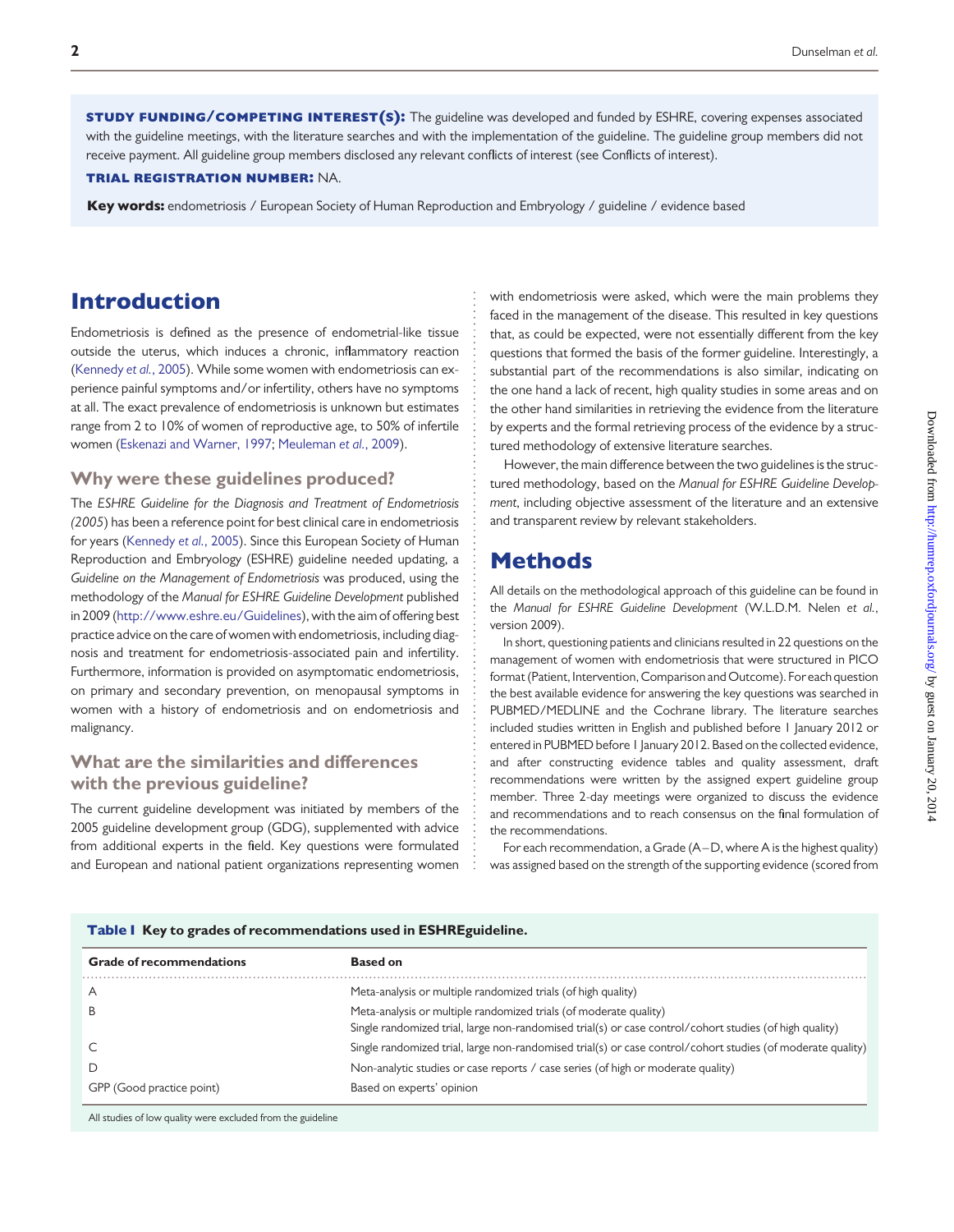$1++$  to 4), based on the grading system of the Scottish Intercollegiate Guidelines Network [\(2010](#page-12-0)), which was a reference system in 2010 when the guideline development was initiated. In the case of the absence of evidence, the GDG could decide on writing good practice points (GPP), based on clinical expertise (Table [I\)](#page-1-0).

After finalization of the guideline draft, stakeholders were invited through the ESHRE newsletter ( $n = 6000$ ) or personal email ( $n = 692$ ) to review the guideline. Four hundred and eighty-four comments from 61 reviewers were processed by the methodological expert (NV) and the chair of the GDG (GD) either by adapting the content of the guideline and/or by replying to the reviewer. The review process was summarized in the review report, published on the ESHRE website.

The guideline will be considered for update 4 years after publication, with an intermediate assessment of the need for updating 2 years after publication.

## Key questions and recommendations

#### **Diagnosis**

Several studies have reported a long delay in the diagnosis of endometriosis. Recent studies report, specifically for Europe, an overall diagnostic delay of 10 years in Germany and Austria, 8 years in the UK and Spain, 7 years in Norway, 7 –10 years in Italy and 4–5 years in Ireland and Belgium [\(Ballard](#page-9-0) et al., 2006; [Nnoaham](#page-11-0) et al., 2011; [Hudelist](#page-10-0) et al., 2012).

Which symptoms are associated with or predictive of the diagnosis of endometriosis?

Several studies explored symptoms and signs associated with endometriosis, resulting in a long list of endometriosis-associated symptoms, including dysmenorrhoea, chronic pelvic pain, deep dyspareunia, cyclical intestinal complaints, fatigue/weariness and infertility. However, the included studies all had a retrospective design and did not show a predictive value of these symptoms (Davis et al.[, 1993;](#page-10-0) [Forman](#page-10-0) et al., 1993; [Lemaire, 2004](#page-11-0); [Thomassin](#page-12-0) et al., 2004; [Seracchioli](#page-12-0) et al., 2008; [Luscombe](#page-11-0) et al.[, 2009;](#page-11-0) [Bellelis](#page-9-0) et al., 2010).

One large retrospective analysis described symptoms that are predictive of the diagnosis of endometriosis, including severe dysmenorrhoea in infertile women, abdominopelvic pain, dysmenorrheoa, heavy menstrual bleeding, infertility, dyspareunia, postcoital bleeding and/or previous diagnosis of ovarian cyst, irritable bowel syndrome or pelvic inflammatory disease ([Ballard](#page-9-0) et al., 2008).

Based on the included studies and expert opinion, the GDG decided on the following GPP:

The GDG recommends that clinicians should consider the diagnosis of endometriosis: GPP

in the presence of gynaecological symptoms such as: dysmenorrhoea, non-cyclical pelvic pain, deep dyspareunia, infertility and fatigue in the presence of any of the above.

in women of reproductive age with non-gynaecological cyclical symptoms (dyschezia, dysuria, haematuria and rectal bleeding, shoulder pain).

What findings during clinical examination are predictive for the presence and localization of pelvic endometriosis?

Clinical examination in women suspected to have endometriosis includes physical examination of the pelvis but also the inspection and palpation of the abdomen. Regarding findings during clinical examination predictive for the presence and localization of pelvic endometriosis, the following recommendations were written:

The GDG recommends that clinicians should perform clinical examination in all women suspected of endometriosis, although vaginal examination may be inappropriate for adolescents and/or women without previous sexual intercourse. In such cases, rectal examination can be helpful for the diagnosis of endometriosis.

Clinicians may consider the diagnosis of deep endometriosis in women with (painful) induration and/or nodules of the rectovaginal wall found during clinical examination or visible vaginal nodules in the posterior vaginal fornix (Bazot et al.[, 2009\)](#page-9-0).

Clinicians may consider the diagnosis of ovarian endometrioma in women with adnexal masses detected during clinical examination [\(Ripps and Martin, 1992;](#page-12-0) [Koninckx](#page-11-0) et al., 1996; [Eskenazi](#page-10-0) et al., 2001; [Condous](#page-10-0) et al., 2007; Bazot et al[., 2009](#page-9-0)).

Clinicians may consider the diagnosis of endometriosis in women suspected of the disease even if the clinical examination is normal [\(Chapron](#page-10-0) et al., 2002).

#### Can the diagnosis of endometriosis be made by application of specific medical technologies?

The diagnosis of endometriosis is suspected based on the history, the symptoms and signs, is corroborated by physical examination and imaging techniques and is finally proven by histological examination of specimens collected during laparoscopy. The combination of laparoscopy and the histological verification of endometrial glands and/or stroma is considered to be the gold standard for the diagnosis of the disease. In many cases the typical appearances of endometriosis implants in the abdominal cavity are regarded as proof that endometriosis is present.

Instead of establishing the diagnosis of endometriosis by invasive approaches, such as surgery, empirical medical treatment for pain symptoms can be prescribed, as discussed later.

Laparoscopy. A systematic review on the accuracy of laparoscopy to diagnose endometriosis, with biopsy and histology as gold standard, showed that only limited reports of good quality exist assessing the value of visual diagnosis of endometriosis at laparoscopy. As shown in a systematic review, the accuracy of a diagnostic laparoscopy was evaluated in only four studies in a total of 433 women. A negative diagnostic laparoscopy seems to be highly accurate for excluding endometriosis and thereby useful to aid the clinician in decision-making. However, this is under the assumption that the diagnostic laparoscopy is well performed and preceded by appropriate preoperative assessment. A positive laparoscopy is less informative and of limited value when used without taking biopsies to get histological confirmation of the diagnosis ([Wykes](#page-12-0) et al., 2004).

GPP

C

 $\subset$ 

C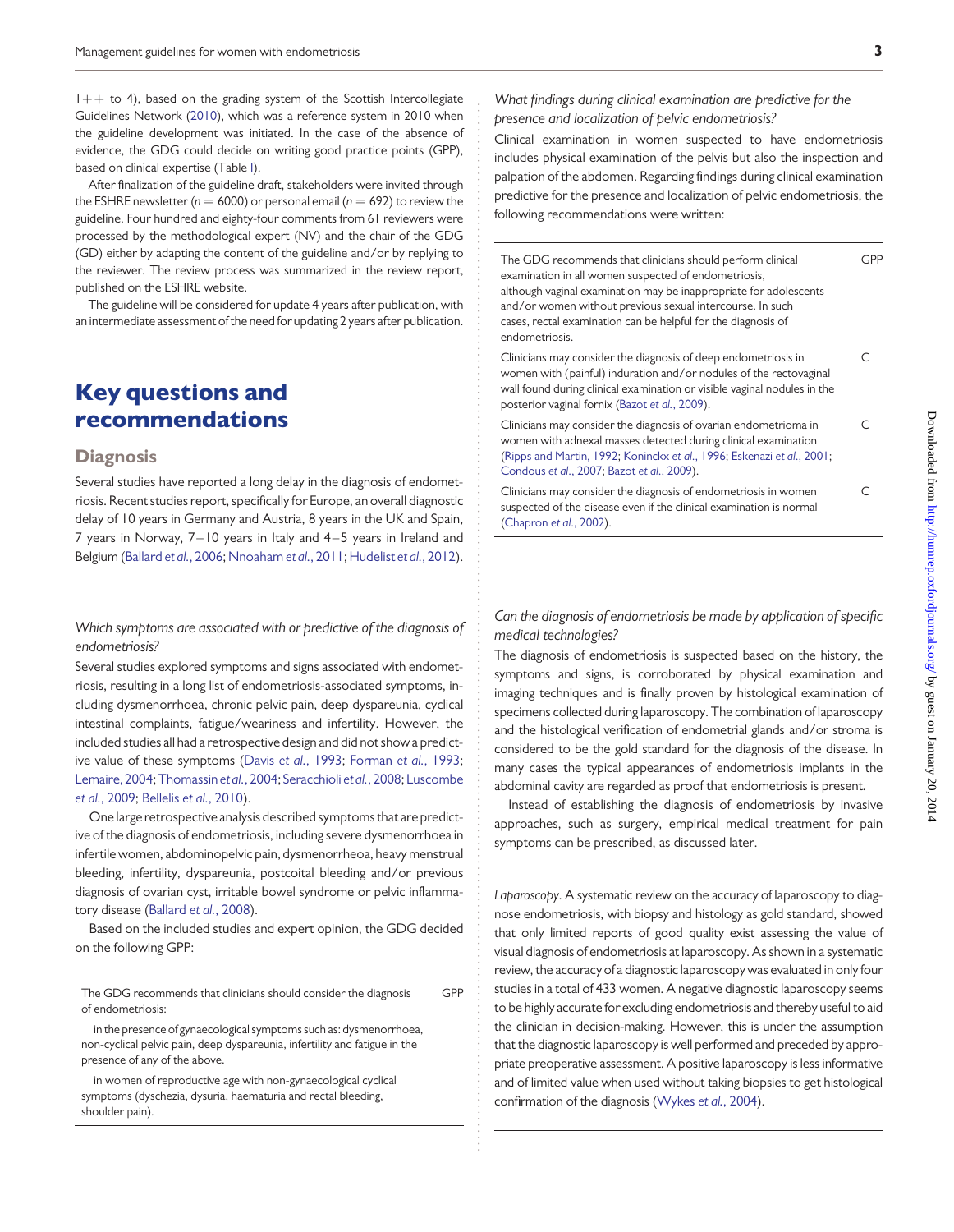perform a laparoscopy to diagnose endometriosis, although evidence is lacking that a positive laparoscopy 'without histology' proves the presence of disease.

confirm a positive laparoscopy by histology, since positive histology confirms the diagnosis of endometriosis even though negative histology does not exclude it.

The GDG recommends that clinicians obtain tissue for histology in women undergoing surgery for ovarian endometrioma and/or deep infiltrating disease, to exclude rare instances of malignancy. GPP

#### Ultrasound.

In women with symptoms and signs of rectal endometriosis, transvaginal sonography (TVS) is useful for identifying or ruling out rectal endometriosis ([Hudelist](#page-10-0) et al., 2011).

The GDG notes that TVS for the diagnosis of rectal endometriosis is highly operator dependent, and experience is often lacking, hence TVS is not recommended for diagnosis of rectal endometriosis, unless it is performed by clinicians highly experienced in TVS.

Clinicians are recommended to perform TVS to diagnose or to exclude an ovarian endometrioma ([Moore](#page-11-0) et al., 2002). A

The GDG recommends that clinicians base the diagnosis of ovarian endometrioma in premenopausal women on the following ultrasound characteristics: ground glass echogenicity and one to four compartments and no papillary structures with detectable blood flow [\(Van Holsbeke](#page-12-0) et al.[, 2010\)](#page-12-0). GPP

Clinicians should be aware that the usefulness of 3D ultrasound to diagnose rectovaginal endometriosis is not well established ([Pascual](#page-11-0) et al., 2010).

Magnetic resonance imaging.

Clinicians should be aware that the usefulness of magnetic resonance imaging (MRI) to diagnose peritoneal endometriosis is not well established [\(Stratton](#page-12-0) et al., 2003).

#### Biomarkers.

Clinicians are recommended not to use biomarkers in endometrial tissue, menstrual or uterine fluids (May et al.[, 2011](#page-11-0)) and/or immunological biomarkers, including CA-125, in plasma, urine or serum, (Mol et al.[, 1998;](#page-11-0) May et al.[, 2010\)](#page-11-0) to diagnose endometriosis.

Can the extent of deep endometriosis be established by application of specific medical technologies (Barium enema, transvaginal sonography (TVS), transrectal sonography and MRI)?

The GDG recommends that clinicians should assess ureter, bladder and bowel involvement by additional imaging if there is a suspicion based on history or physical examination of deep endometriosis, in preparation for further management. **GPF** 

## Treatment of endometriosis-associated pain

#### Empirical treatment of pain

A

 $\mathsf{D}$ 

 $\overline{D}$ 

A

Many women suffering from pelvic pain, while there is a high suspicion of endometriosis, use analgesics and hormonal medication without a prior definitive diagnosis of the disease by laparoscopy. This is partially due to the invasiveness of the laparoscopic procedure, but also to the ease of prescribing hormonal contraceptives, which would be prescribed for prevention of pregnancy anyway. This empirical treatment is especially common in adolescents with pelvic pain and dysmenorrhoea. However, before starting empirical treatment other causes of pelvic pain symptoms should be considered and excluded where possible. It is common practice that if women do not react favourably to empirical treatment a laparoscopy is performed to exclude or diagnose endometriosis. However, the response to hormonal treatment does not always predict the presence or absence of endometriosis [\(Ling, 1999;](#page-11-0) [Jenkins](#page-11-0) et al.[, 2008](#page-11-0)). Finally, it has been argued that starting hormonal contraceptives in young girls because of primary dysmenorrhoea could be indicative of the diagnosis of deep endometriosis in later life ([Chapron](#page-10-0) et al., 2011). It is clearly a paradox that by recommending empirical treatment in symptomatic (young) women one might induce the above mentioned delay in diagnosing the disease.

The GDG recommends clinicians to counsel women with symptoms presumed to be due to endometriosis thoroughly, and to empirically treat them with adequate analgesia, combined hormonal contraceptives or progestagens. GPP

#### Are hormonal therapies effective for painful symptoms associated with endometriosis?

Currently, hormonal contraceptives, progestagens and anti-progestagens, GnRH agonists and antagonists and aromatase inhibitors are in clinical use. With no overwhelming evidence to support particular treatments over others, it is important that the decisions involved in any treatment plan are individual, and that a woman is able to make these based on an informed choice and a good understanding of what is happening to her body.

Clinicians are recommended to prescribe hormonal treatment [hormonal contraceptives (Level B), progestagens (Level A), anti-progestagens (Level A), or GnRH agonists (Level A)] as one of the options, as it reduces endometriosis-associated pain [\(Vercellini](#page-12-0) et al., [1993;](#page-12-0) [Brown](#page-10-0) et al., 2010, [2012](#page-10-0)). A–B

The GDG recommends that clinicians take patient preferences, side effects, efficacy, costs and availability into consideration when choosing hormonal treatment for endometriosis-associated pain. GPP

Hormonal contraceptives. Hormonal contraceptives were shown to be effective in treating pain in women with endometriosis, as discussed in a Cochrane review, which is based on only one small study ([Vercellini](#page-12-0) et al.[, 1993;](#page-12-0) Davis et al.[, 2007](#page-10-0)). Other studies compared different regimens and routes of administration for hormonal contraceptives ([Vercellini](#page-12-0) et al., 2003, [2010a,b\)](#page-12-0). Despite limited evidence of effectiveness, hormonal contraceptives are widely used as treatment for pain in women with endometriosis, which could be due to some practical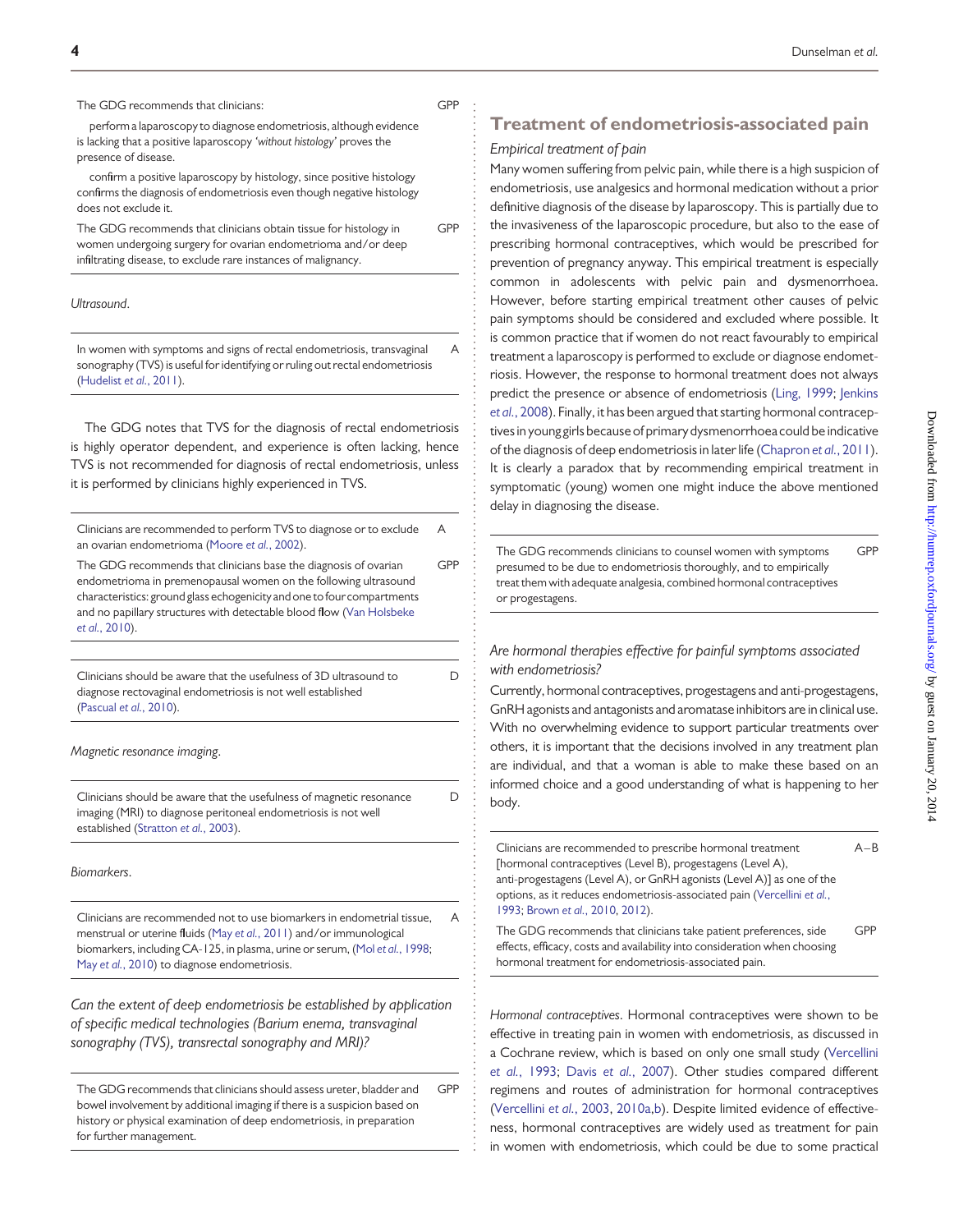advantages, including contraceptive protection, long-term safety and control of menstrual cycle.

| Clinicians can consider prescribing a combined hormonal contraceptive,<br>as it reduces endometriosis-associated dyspareunia, dysmenorrhoea<br>and non-menstrual pain (Vercellini et al., 1993). | B |
|--------------------------------------------------------------------------------------------------------------------------------------------------------------------------------------------------|---|
| Clinicians may consider the continuous use of a combined oral<br>contraceptive pill in women suffering from endometriosis-associated<br>dysmenorrhoea (Vercellini et al., 2003).                 |   |
| Clinicians may consider the use of a vaginal contraceptive ring or a<br>transdermal (oestrogen/progestin) patch to reduce<br>endometriosis-associated dysmenorrhoea, dyspareunia and chronic     | ⊂ |

Progestagens and anti-progestagens.

pelvic pain [\(Vercellini](#page-12-0) et al., 2010a,[b\)](#page-12-0).

Clinicians are recommended to use progestagens [medroxyprogesterone acetate (oral or depot), dienogest, cyproterone acetate, norethisterone acetate or danazol] or anti-progestagens (gestrinone) as one of the options, to reduce endometriosis-associated pain ([Brown](#page-10-0) et al., 2012). A The GDG recommends that clinicians take the different side-effect profiles of progestagens and anti-progestagens into account when prescribing these drugs, especially irreversible side effects (e.g. thrombosis and androgenic side effects). GPP B

Clinicians can consider prescribing a levonorgestrel-releasing intrauterine system (LNG-IUS) as one of the options to reduce endometriosis-associated pain (Petta et al.[, 2005](#page-11-0); [Gomes](#page-10-0) et al., 2007; [Ferreira](#page-10-0) et al., 2010).

GnRH agonists. GnRH agonists, with and without add-back therapy, are effective in the relief of endometriosis-associated pain, but can be associated with severe side effects, which should be discussed with the woman when offering treatment. No evidence exists on the effectiveness of GnRH antagonists for endometriosis-associated pain ([Brown](#page-10-0) et al., 2010).

A

B

Clinicians are recommended to use GnRH agonists (nafarelin, leuprolide, buserelin, goserelin or triptorelin), as one of the options for reducing endometriosis-associated pain, although evidence is limited regarding dosage or duration of treatment [\(Brown](#page-10-0) et al., 2010).

Clinicians are recommended to prescribe hormonal add-back therapy to coincide with the start of GnRH agonist therapy, to prevent bone loss and hypoestrogenic symptoms during treatment. This is not known to reduce the effect of treatment on pain relief [\(Makarainen](#page-11-0) et al., 1996; [Bergqvist](#page-10-0) et al., 1997; [Taskin](#page-12-0) et al., 1997; [Moghissi](#page-11-0) et al., 1998). A

The GDG recommends clinicians to give careful consideration to the use of GnRH agonists in young women and adolescents, since these women may not have reached maximum bone density. GPP

Aromatase inhibitors.

In women with pain from rectovaginal endometriosis, refractory to other medical or surgical treatment, clinicians can consider prescribing aromatase inhibitors in combination with oral contraceptive pills, progestagens or GnRH analogues, as they reduce endometriosis-associated pain ([Nawathe](#page-11-0) et al.[, 2008;](#page-11-0) [Ferrero](#page-10-0) et al., 2011).

Due to the severe side effects, aromatase inhibitors should only be prescribed to women after all other options for medical or surgical treatment are exhausted.

Are analgesics effective for symptomatic relief of pain associated with endometriosis?

There is virtually no evidence on the use of non-steroidal antiinflammatory drugs (NSAIDs) for endometriosis, except from one study published in 1985 and one study on the cyclo-oxygenase 2 inhibitor rofecoxib, that has been withdrawn from the market in many countries due to severe side effects (Allen et al.[, 2009\)](#page-9-0). However, NSAIDs have a favourable effect on primary dysmenorrhoea and are widely used as a first-line treatment of endometriosis-associated pain [\(Marjoribanks](#page-11-0) et al., 2010).

The GDG recommends that clinicians should consider NSAIDs or other analgesics to reduce endometriosis-associated pain. GPP

When prescribing NSAIDs, clinicians should discuss the side effects associated with frequent use, including inhibition of ovulation, risk of gastric ulceration and cardiovascular disease, with the patient.

Is surgery effective for painful symptoms associated with endometriosis?

When endometriosis is identified at laparoscopy, clinicians are recommended to surgically treat endometriosis, as this is effective for reducing endometriosis-associated pain, i.e. 'see and treat' [\(Jacobson](#page-10-0) et al., [2009](#page-10-0)).

Laparotomy and laparoscopy are equally effective in the treatment of endometriosis-associated pain, but laparoscopic surgery is usually associated with less pain, shorter hospital stay and quicker recovery as well as better cosmetic outcome, hence it is usually preferred to open surgery.

Clinicians may consider both ablation and excision of peritoneal endometriosis to reduce endometriosis-associated pain ([Wright](#page-12-0) et al., [2005](#page-12-0); [Healey](#page-10-0) et al., 2010).

Excision of lesions could be preferential with regard to the possibility of retrieving samples for histology. Furthermore, ablative techniques are unlikely to be suitable for advanced forms of endometriosis.

When performing surgery in women with ovarian endometrioma, clinicians should perform cystectomy instead of drainage and coagulation, as cystectomy reduces endometriosis-associated pain (Hart et al.[, 2008](#page-10-0)). A Clinicians can consider performing cystectomy rather than  $CO<sub>2</sub>$  laser vaporization in women with ovarian endometrioma, because of a lower recurrence rate of the endometrioma ([Carmona](#page-10-0) et al., 2011). B

Surgery for deep endometriosis appears possible and effective but is associated with significant complication rates, particularly when bowel surgery is required. The reported total intraoperative complication rate is 2.1% and total post-operative complication rate is 13.9% (9.5% minor, 4.6% major complications) [\(Kondo](#page-11-0) et al., 2011). There is an ongoing debate about the indication for shaving nodules as opposed to

A

 $\subset$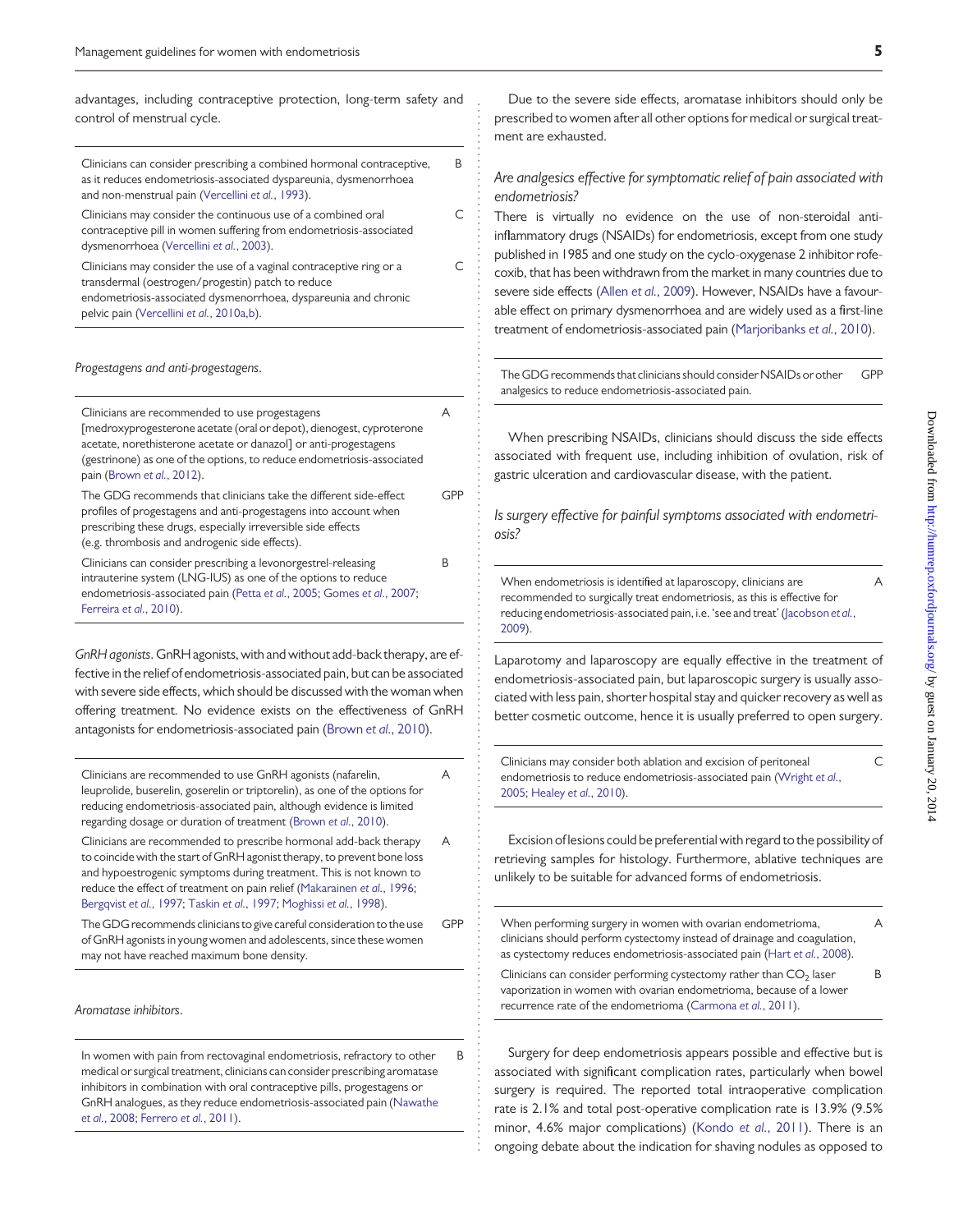GPP

segmental resection ([Donnez and Squifflet, 2010;](#page-10-0) [Meuleman](#page-11-0) et al., [2011](#page-11-0)a[,b\)](#page-11-0).

Clinicians can consider performing surgical removal of deep endometriosis, as it reduces endometriosis-associated pain and improves quality of life (De Cicco et al., 2011; [Meuleman](#page-11-0) et al., 2011a, [b](#page-11-0)). B

The GDG recommends that clinicians refer women with suspected or diagnosed deep endometriosis to a centre of expertise that offers all available treatments in a multidisciplinary context. GPP

#### Hysterectomy.

The GDG recommends that clinicians consider hysterectomy with removal of the ovaries and all visible endometriosis lesions in women who have completed their family and failed to respond to more conservative treatments. Women should be informed that hysterectomy will not necessarily cure the symptoms or the disease. GPP

Surgical interruption of pelvic nerve pathways.

Clinicians should not perform laparoscopic uterosacral nerve ablation (LUNA) as an additional procedure to conservative surgery to reduce endometriosis-associated pain ([Proctor](#page-11-0) et al., 2005).

Clinicians should be aware that presacral neurectomy (PSN) is effective as an additional procedure to conservative surgery to reduce endometriosis-associated midline pain, but it requires a high degree of skill and is a potentially hazardous procedure [\(Proctor](#page-11-0) et al., 2005).

Adhesion prevention after endometriosis surgery.

Clinicians can use oxidized regenerated cellulose during operative laparoscopy for endometriosis, as it prevents adhesion formation ([Ahmad](#page-9-0) et al., 2008).

It is not reasonable for clinicians to use icodextrin after operative laparoscopy for endometriosis to prevent adhesion formation, as no benefit has been shown ([Brown](#page-10-0) et al., 2007; Trew et al.[, 2011\)](#page-12-0).

The GDG recommends that clinicians should be aware that other anti-adhesion agents (polytetrafluoroethylene surgical membrane, hyaluronic acid products) have been studied and proven effective for adhesion prevention in the context of pelvic surgery, although not specifically in women with endometriosis.

Are preoperative hormonal therapies effective for treatment of pain?

Clinicians should not prescribe preoperative hormonal treatment to improve the outcome of surgery for pain in women with endometriosis ([Furness](#page-10-0) et al., 2004).

Are short-term post-operative hormonal therapies effective for treatment of pain?

The GDG recommends that clinicians clearly distinguish adjunctive short-term  $(<$  6 months) hormonal treatment after surgery from long-term ( $>$ 6 months) hormonal treatment; the latter is aimed at secondary prevention.

Based on the current evidence, the GDG concluded that there is no proven benefit of post-operative hormonal therapy (within 6 months after surgery), if this treatment is prescribed with the sole aim of improving the outcome of surgery [\(Furness](#page-10-0) et al., 2004). However, there is also no proven harm of prescribing hormonal therapy after surgery; hence some forms of post-operative hormonal therapy could be prescribed for other indications, as contraception or secondary prevention.

Clinicians should not prescribe adjunctive hormonal treatment in women with endometriosis for endometriosis-associated pain after surgery, as it does not improve the outcome of surgery for pain ([Furness](#page-10-0) et al., 2004). A

Is there a role for secondary prevention of disease and painful symptoms in women treated for endometriosis?

Secondary prevention is defined as interventions to prevent the recurrence of pain symptoms or the recurrence of disease in the long-term, defined as more than 6 months after surgery.

The GDG states that there is a role for prevention of recurrence of disease and painful symptoms in women surgically treated for endometriosis. The choice of intervention depends on patient preferences, costs, availability and side effects. For many interventions that might be considered here, there are limited data. GPP

In women operated on for an endometrioma ( $\geq$ 3 cm), clinicians should perform ovarian cystectomy, instead of drainage and electrocoagulation, for the secondary prevention of endometriosis-associated dysmenorrhoea, dyspareunia and non-menstrual pelvic pain (Hart et al.[, 2008](#page-10-0)). A

After cystectomy for ovarian endometrioma in women not immediately seeking conception, clinicians are recommended to prescribe combined hormonal contraceptives for the secondary prevention of endometrioma [\(Vercellini](#page-12-0) et al., 2010a, [b](#page-12-0)). A

In women operated on for endometriosis, clinicians are recommended to prescribe post-operative use of a LNG-IUS or a combined hormonal contraceptive for at least 18–24 months, as one of the options for the secondary prevention of endometriosis-associated dysmenorrhoea, but not for non-menstrual pelvic pain or dyspareunia [\(Abou-Setta](#page-9-0) et al., [2006;](#page-9-0) [Seracchioli](#page-12-0) et al., 2009). A

#### Extragenital endometriosis

A

A

B

B

**GPF** 

A

Extragenital endometriosis can affect different tissues and body parts outside the genital tract. Pain is the most common presenting symptom, although a wide range of symptoms can manifest. The evidence of the results of the different options to treat extragenital endometriosis is limited and mainly published in case reports resulting in Level D recommendations.

Clinicians may consider surgical removal of symptomatic extragenital endometriosis, when possible, to relieve symptoms (Liang et al.[, 1996;](#page-11-0) [Marinis](#page-11-0) et al., 2006; [Nisolle](#page-11-0) et al., 2007; [Nissotakis](#page-11-0) et al., 2010; [Nezhat](#page-11-0) et al., [2011;](#page-11-0) Song et al.[, 2011\)](#page-12-0).

 $\Box$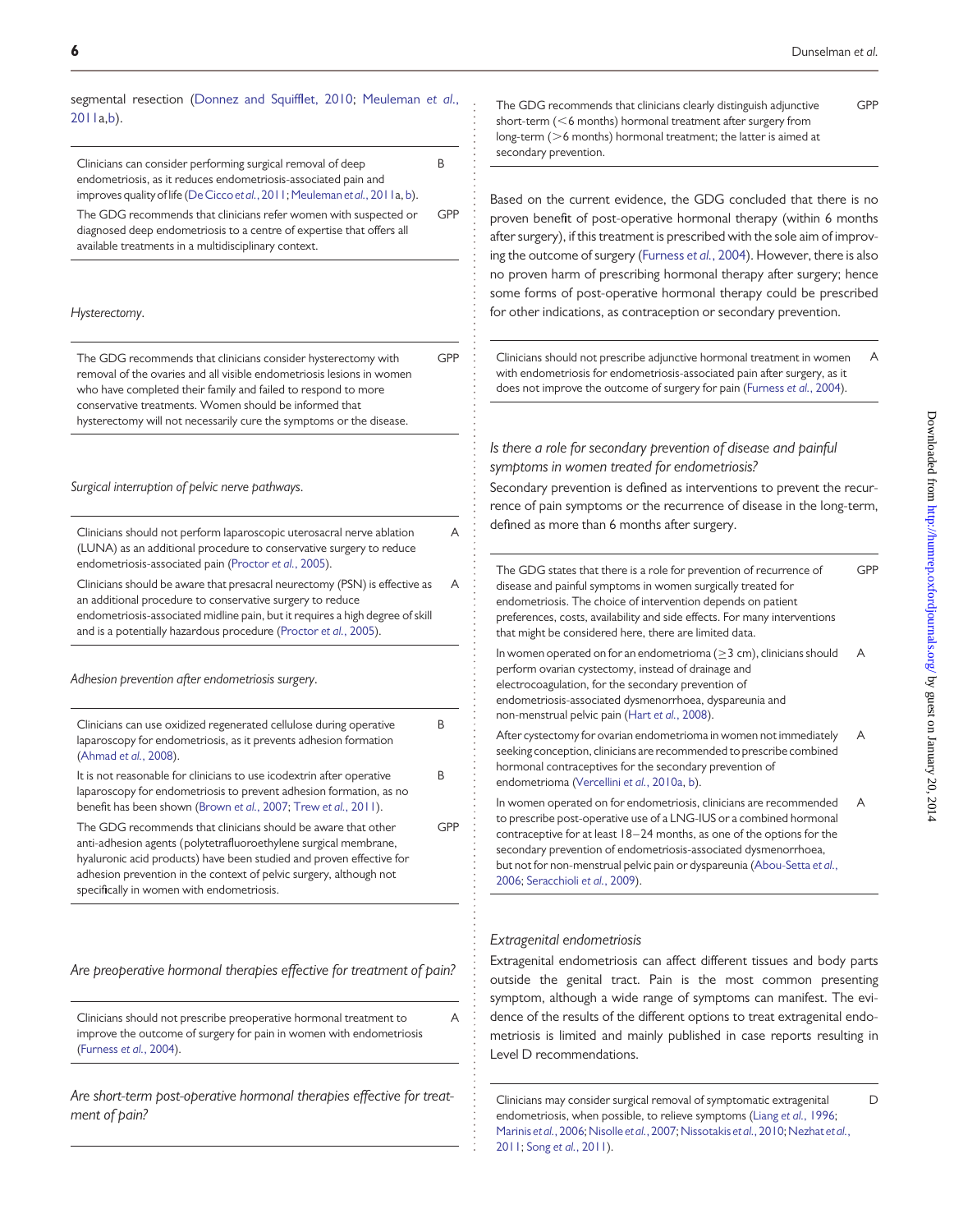When surgical treatment is difficult or impossible, clinicians may consider medical treatment of extragenital endometriosis to relieve symptoms ([Bergqvist, 1992](#page-9-0); [Joseph and Sahn, 1996;](#page-11-0) [Jubanyik and Comite, 1997\)](#page-11-0). D

What other pain management strategies are effective for symptomatic relief of pain associated with endometriosis?

The GDG has retrieved and evaluated existing evidence on complementary and alternative treatment options for pain in women with endometriosis, and concluded that the effectiveness of high-frequency transcutaneous electrical nerve stimulation, dietary supplements, acupuncture and traditional Chinese medicine are not well established for pain management in endometriosis (Astin et al.[, 1998;](#page-9-0) [Eisenberg](#page-10-0) et al., [1998](#page-10-0); [Proctor](#page-11-0) et al., 2002; Sesti et al.[, 2007;](#page-12-0) [Flower](#page-10-0) et al., 2009; [Zhu](#page-12-0) et al.[, 2011\)](#page-12-0).

The GPP below should be considered in light of the methodological restriction to papers written in English and of the inherent difference between the holistic Chinese approach and the scientific approach of the Western world.

The GDG does not recommend the use of nutritional supplements, complementary or alternative medicine in the treatment of endometriosis-associated pain, because the potential benefits and/or harms areunclear. However, the GDG acknowledges that somewomen who seek complementary and alternative medicine may feel benefit from this. GPP

#### Treatment of endometriosis-associated infertility

Women with endometriosis are often confronted with infertility. For the literature searches, the outcomes included were live birth rate, pregnancy, multiple pregnancy rates, miscarriage rates, ectopic pregnancy, teratogenicity and side effects of treatment. It should be noted that although live birth rate is the most relevant outcome to be assessed, most studies only report on (biochemical or clinical) pregnancy rates. An increase in pregnancy rate could be an indication of, but does not necessarily translate to, an increase in live birth rate.

#### Are hormonal therapies effective for infertility associated with endometriosis?

Suppression of ovarian function (by means of hormonal contraceptives, progestagens, GnRH analogues or danazol) to improve fertility in minimal to mild endometriosis is not effective and should not be offered for this indication alone. The published evidence does not comment on more severe disease ([Hughes](#page-10-0) et al., 2007).

In infertile women with endometriosis, clinicians should not prescribe hormonal treatment for suppression of ovarian function to improve fertility ([Hughes](#page-10-0) et al., 2007). A

#### Is surgery effective for infertility associated with endometriosis?

In women with minimal to mild endometriosis, the evidence, summarised in a Cochrane review, shows that operative laparoscopy is more effective than diagnostic laparoscopy in improving ongoing pregnancy rates. The comparative effectiveness of different surgical

techniques is less well studied ([Nowroozi](#page-11-0) et al., 1987; [Chang](#page-10-0) et al., [1997](#page-10-0); [Jacobson](#page-10-0) et al., 2010).

In infertile women with AFS/ASRM Stage I/II endometriosis, clinicians should perform operative laparoscopy (excision or ablation of the endometriosis lesions) including adhesiolysis, rather than performing diagnostic laparoscopy only, to increase ongoing pregnancy rates [\(Nowroozi](#page-11-0) et al., 1987; [Jacobson](#page-10-0) et al., 2010). A In infertile women with AFS/ASRM Stage I/II endometriosis, clinicians may  $\subset$ 

consider  $CO<sub>2</sub>$  laser vaporization of endometriosis, instead of monopolar electrocoagulation, since laser vaporization is associated with higher cumulative spontaneous pregnancy rates ([Chang](#page-10-0) et al., 1997).

In women with ovarian endometrioma receiving surgery for infertility or pain, excision of endometrioma capsule increases the spontaneous post-operative pregnancy rate when compared with drainage and electrocoagulation of the endometrioma wall (Hart et al.[, 2008](#page-10-0)).

In infertile women with ovarian endometrioma undergoing surgery, clinicians should perform excision of the endometrioma capsule, instead of drainage and electrocoagulation of the endometrioma wall, to increase spontaneous pregnancy rates (Hart et al.[, 2008\)](#page-10-0).

The GDG recommends that clinicians counsel women with endometrioma regarding the risks of reduced ovarian function after surgery and the possible loss of the ovary. The decision to proceed with surgery should be considered carefully if the woman has had previous ovarian surgery.

In women with moderate to severe endometriosis, there are no controlled studies comparing reproductive outcome after surgery and after expectant management. Two high quality prospective cohort studies showed crude spontaneous pregnancy rates of 57–69% (moderate endometriosis) and 52 –68% (severe endometriosis) after laparoscopic surgery, which are much higher than the crude pregnancy rates of 33% (moderate) and 0% (severe) after expectant management, reported in a third prospective cohort study (Olive et al.[, 1985;](#page-11-0) [Nezhat](#page-11-0) et al.[, 1989](#page-11-0); [Vercellini](#page-12-0) et al., 2006).

In infertile women with AFS/ASRM Stage III/IV endometriosis, clinicians can consider operative laparoscopy, instead of expectant management, to increase spontaneous pregnancy rates [\(Nezhat](#page-11-0) et al., 1989; [Vercellini](#page-12-0) et al., [2006](#page-12-0)). B

Are hormonal therapies effective as an adjunct to surgical therapy for treatment of infertility?

In infertile women with endometriosis, the GDG recommends clinicians not to prescribe adjunctive hormonal treatment before surgery to improve spontaneous pregnancy rates, as suitable evidence is lacking. GPP

It is important to realize that clinicians should not withhold hormonal treatment for pain from symptomatic women in the waiting period before undergoing surgery or medically assisted reproduction (MAR).

In infertile women with endometriosis, clinicians should not prescribe adjunctive hormonal treatment after surgery to improve spontaneous pregnancy rates [\(Furness](#page-10-0) et al., 2004). A

What other management strategies are effective for infertility associated with endometriosis?

No evidence was found showing a beneficial effect of different types of nutritional supplements, complementary and alternative treatments

A

GPP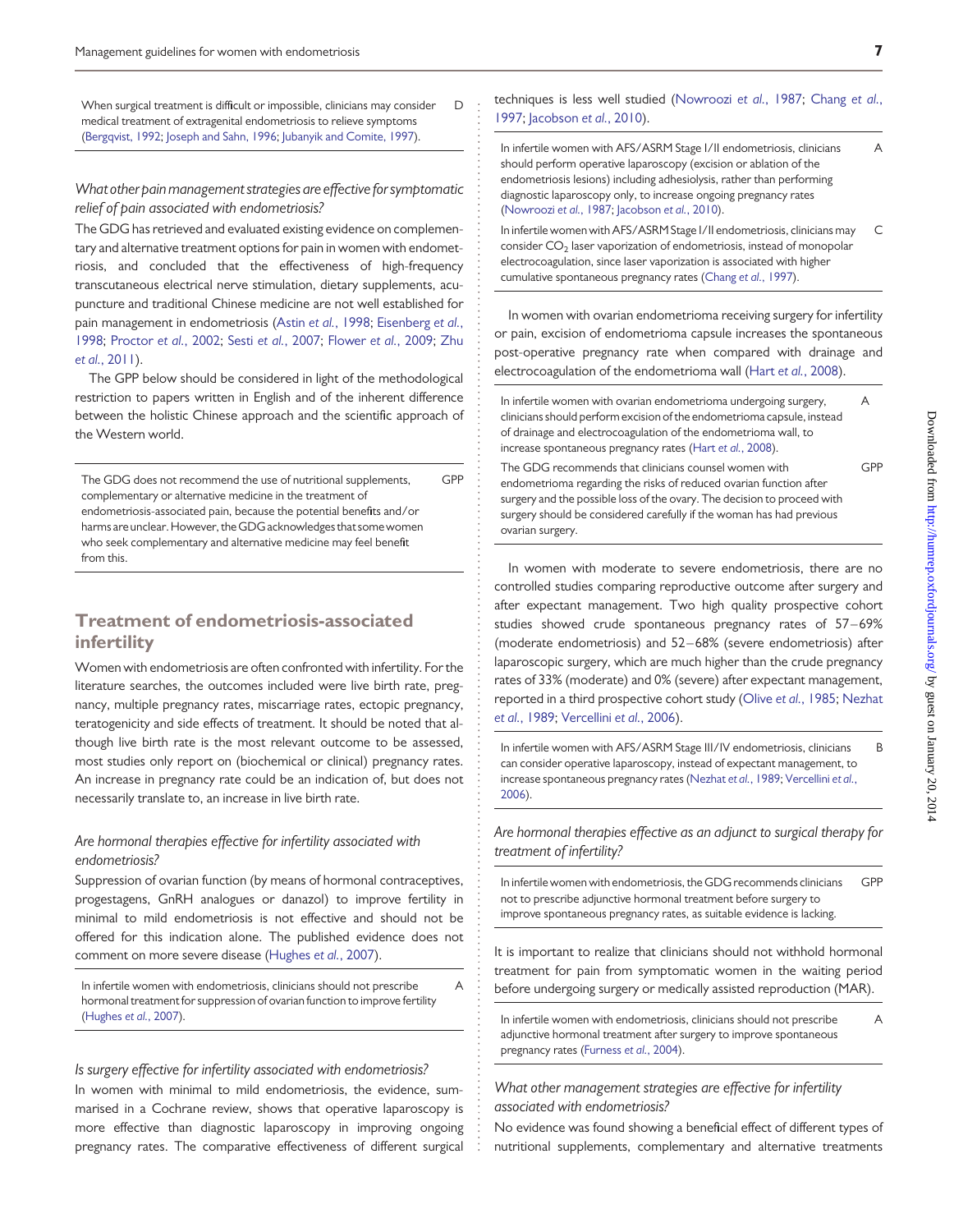for improving infertility in women with endometriosis [\(Gerhard and](#page-10-0) [Postneek, 1992](#page-10-0); [Harris and Rees, 2000;](#page-10-0) Xu et al.[, 2003](#page-12-0); [Agarwal](#page-9-0) et al., [2005](#page-9-0); [Burks-Wicks](#page-10-0) et al., 2005; [Chan, 2008](#page-10-0); Wurn et al.[, 2008;](#page-12-0) [Zhou](#page-12-0) [and Qu, 2009](#page-12-0)).

The GDG does not recommend the use of nutritional supplements, complementary or alternative medicine in the treatment of endometriosis-associated infertility, because the potential benefits and/ or harms are unclear. However, the GDG acknowledges that some women who seek complementary and alternative medicine may feel benefit from this. GPP

#### MAR in women with endometriosis

The World Health Organization ICMART (International Committee for Monitoring Assisted Reproductive Technology) definitions are used for the terms MAR and assisted reproduction technology (ART) [\(Zegers-Hochschild](#page-12-0) et al., 2009).

#### Is MAR effective for infertility associated with endometriosis?

Intrauterine insemination. In a RCT, the live birth rate was found to be 5.6 times higher (95% confidence interval (CI) 1.18 – 17.4) in couples with minimal to mild endometriosis after controlled ovarian stimulation with gonadotrophins and IUIcompared with couples after expectant management ([Tummon](#page-12-0) et al., 1997). A longitudinal study showed a 5.1 times higher pregnancy rate (95% CI 1.1– 22.5) in couples receiving Intrauterine insemination (IUI) after controlled ovarian stimulation with gonadotrophins compared with IUI alone. ([Nulsen](#page-11-0) et al., 1993).

In infertile women with AFS/ASRM Stage I/II endometriosis, clinicians may perform IUI with controlled ovarian stimulation,

C

C

 $\subset$ 

instead of expectant management, as it increases live birth rates ([Tummon](#page-12-0) et al., 1997).

instead of IUI alone, as it increases pregnancy rates ([Nulsen](#page-11-0) et al., 1993).

In infertile women with AFS/ASRM Stage I/II endometriosis, clinicians may consider performing IUI with controlled ovarian stimulation within 6 months after surgical treatment, since pregnancy rates are similar to those achieved in unexplained infertility [\(Werbrouck](#page-12-0) et al., 2006).

ART. The influence of endometriosis on the success rate of IVF/ICSI is not unequivocal. The pregnancy rates after IVF/ICSI were reported to be lower in patients with Stage III and IV endometriosis as compared with those with tubal factor ([Barnhart](#page-9-0) et al., 2002). It has to be noted however, that some large databases show that endometriosis does not adversely affect pregnancy rates [e.g. the Society for Assisted Reproductive Technology (SART) and the Human Fertilisation and Embryology Authority (HFEA)]. GnRH antagonist protocol may be not inferior to GnRH agonist protocol in women with minimal to mild endometriosis and endometrioma [\(Pabuccu](#page-11-0) et al., 2007).

In women with endometriomas, cliniciansmay use antibiotic prophylaxis at the time of oocyte retrieval, although the risk of ovarian abscess following follicle aspiration is low ([Benaglia](#page-9-0) et al., 2008). D

#### Are medical therapies effective as an adjunct to treatment with ART for endometriosis-associated infertility?

In a Cochrane review on the effect of hormonal treatment prior to MAR, the authors conclude that down-regulation for 3–6 months with a GnRH agonist in women with endometriosis increases the odds of clinical pregnancy by  $>$ 4-fold (Sallam et al.[, 2006\)](#page-12-0). Potential adverse effects of the intervention (miscarriage rates, multiple pregnancy rates or ectopic pregnancy rates) were not addressed in the included studies.

Clinicians can prescribe GnRH agonists for a period of 3 –6 months prior to treatment with ART to improve clinical pregnancy rates in infertile women with endometriosis [\(Sallam](#page-12-0) et al., 2006). B

#### Should surgery be performed prior to treatment with ART to improve reproductive outcomes?

One retrospective cohort study compared reproductive outcomes in a group of women with minimal to mild endometriosis in whom all visible endometriosis was completely removed using laparoscopy prior to ART to women undergoing diagnostic laparoscopy only and found a significantly higher implantation rate, pregnancy rate and live birth rate in the treated group [\(Opoien](#page-11-0) et al., 2011). However, this does not imply that a laparascopy should be performed prior to ART in all women with the only aim to diagnose and subsequently treat peritoneal endometriosis in order to improve the result of the ART treatment.

In infertile women with AFS/ASRM Stage I/II endometriosis undergoing laparoscopy prior to treatment with ART, clinicians may consider the complete surgical removal of endometriosis to improve live birth rate, although the benefit is not well established ([Opoien](#page-11-0) et al., 2011).

Several studies have evaluated the usefulness of cystectomy prior to ART to improve reproductive outcome in women with ovarian endometrioma, but there is limited consistency in the interpretation of the results ([Donnez](#page-10-0) et al., 2001; Hart et al.[, 2008](#page-10-0); [Benschop](#page-9-0) et al., 2010). Based on no difference in pregnancy rate, some authors advise cystectomy, whereas others advise caution with surgery because of the possible harmful effect on ovarian reserve.

In infertile women with endometrioma larger than 3 cm there is no evidence that cystectomy prior to treatment with ART improves pregnancy rates ([Donnez](#page-10-0) et al., 2001; Hart et al.[, 2008](#page-10-0); [Benschop](#page-9-0) et al., [2010\)](#page-9-0). A

In women with endometrioma larger than 3 cm, the GDG recommends clinicians only to consider cystectomy prior to ART to improve endometriosis-associated pain or the accessibility of follicles. GPP

The GDG recommends that clinicians counsel women with endometrioma regarding the risks of reduced ovarian function after surgery and the possible loss of the ovary. The decision to proceed with surgery should be considered carefully if the woman has had previous ovarian surgery. GPP

For infertile women with deep endometriosis, we found no evidence to recommend performing surgical excision of deep nodular lesions prior to ART to improve reproductive outcomes [\(Bianchi](#page-10-0) et al., 2009; [Papaleo](#page-11-0)

C

The GDG recommends the use of ART for infertility associated with endometriosis, especially if tubal function is compromised or if there is male factor infertility, and/or other treatments have failed. GPP

In infertile women with endometriosis, clinicians may offer treatment with ART after surgery, since cumulative endometriosis recurrence rates are not increased after controlled ovarian stimulation for IVF/ICSI ([D'Hooghe](#page-10-0) et al., 2006; [Benaglia](#page-9-0) et al., 2010;[Coccia](#page-10-0) et al., 2010; [Benaglia](#page-9-0) et al.[, 2011\)](#page-9-0).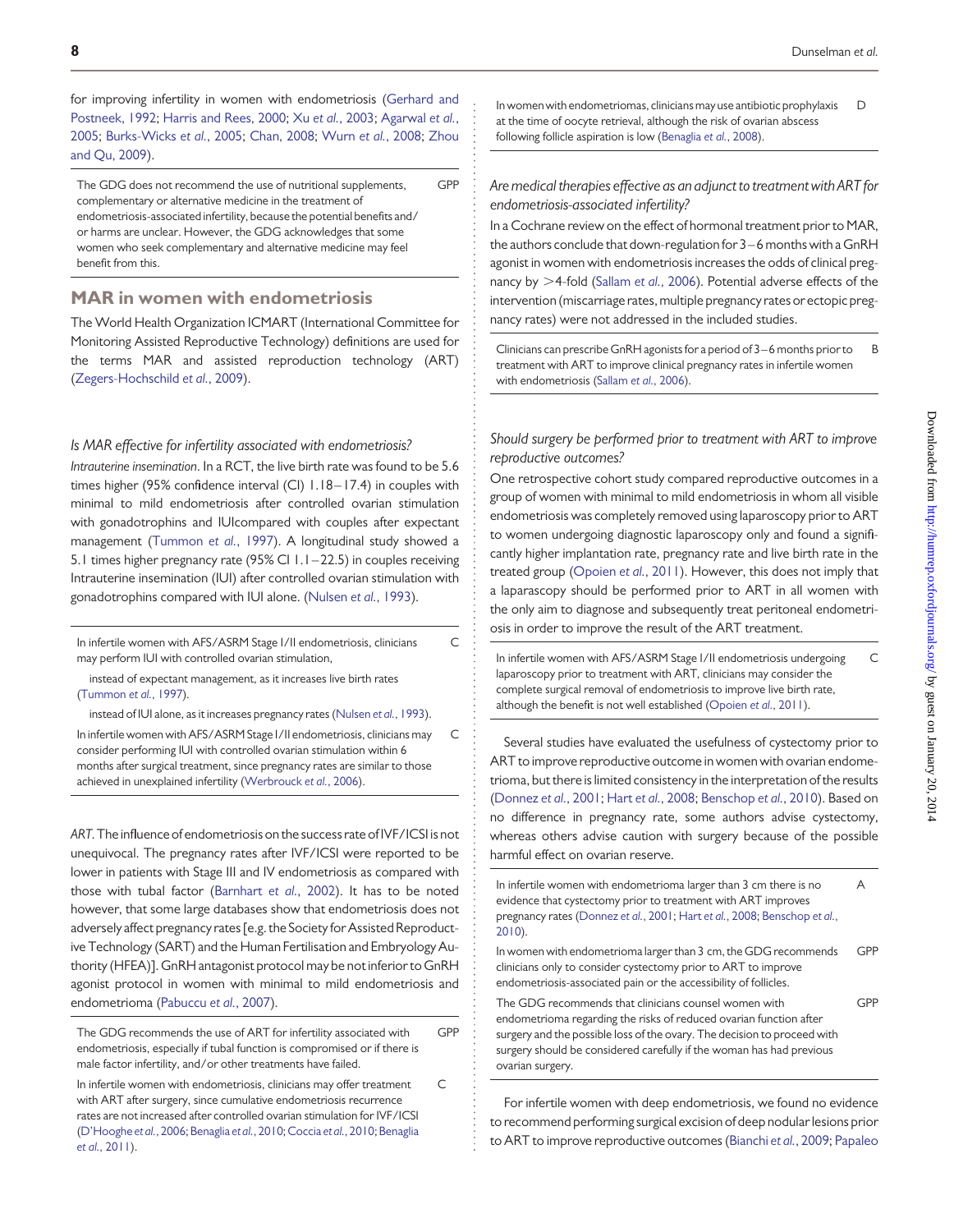et al.[, 2011\)](#page-11-0). However, these women often suffer from pain, requesting surgical treatment.

The effectiveness of surgical excision of deep nodular lesions before treatment with ART in women with endometriosis-associated infertility is not well established with regard to reproductive outcome ([Bianchi](#page-10-0) et al., [2009](#page-10-0); [Papaleo](#page-11-0) et al., 2011). C

#### Menopause in women with endometriosis

How should menopausal symptoms be treated in women with a history of endometriosis?

Although it is not possible to rule out the possibility that hormone replacement therapy could result in pain and/or disease recurrence in women with endometriosis, there is no evidence that supports depriving severely symptomatic women of this treatment to relieve their menopausal symptoms (Al Kadri et al.[, 2009](#page-9-0)).

In women with surgically induced menopause because of endometriosis, oestrogen/progestagen therapy or tibolone can be effective for the treatment of menopausal symptoms (Al Kadri et al.[, 2009\)](#page-9-0). B

The GDG recommends that in post-menopausal women after hysterectomy and with a history of endometriosis, clinicians should avoid unopposed oestrogen treatment. However, the theoretical benefit of avoiding disease reactivation and malignant transformation of residual disease should be balanced against the increased systemic risks associated with combined oestrogen/progestagen or tibolone.

The GDG recommends that clinicians continue to treat women with a history of endometriosis after surgical menopause with combined oestrogen/progestagen or tibolone at least up to the age of natural menopause. GPP

#### Asymptomatic endometriosis

Asymptomatic endometriosis is defined as the incidental finding of peritoneal, ovarian or deep endometriosis without pelvic pain and/or infertility. The true prevalence of asymptomatic endometriosis is not known but between 3 and 45% of women undergoing laparoscopic sterilization has been diagnosed with endometriosis ([Rawson, 1991](#page-12-0); [Gylfason](#page-10-0) et al., [2010](#page-10-0)).

#### Is surgery beneficial for incidental finding of asymptomatic endometriosis at time of surgery?

No clinical trials have been performed to assess whether surgery is beneficial for an incidental finding at the time of surgery. Furthermore, a follow-up study concluded that there is little risk that asymptomatic, minimal endometriosis found incidentally will become symptomatic [\(Moen and Stokstad, 2002\)](#page-11-0). Hence, surgical excision or ablation (and its inherent risks of damage to the bowel, bladder, ureter and blood vessels) for an incidental finding of asymptomatic endometriosis cannot be endorsed.

#### Primary prevention of endometriosis

#### Is there a role for primary prevention of endometriosis?

Primary prevention is aimed at protecting healthy, asymptomatic women from developing endometriosis. From a broad literature search on endometriosis and primary prevention, but also on factors associated with the occurrence, prevalence and development of endometriosis, we only found evidence on oral contraceptives and physical exercise for primary prevention.

| The usefulness of oral contraceptives for the primary prevention of<br>endometriosis is uncertain (Vercellini et al., 2011). |  |
|------------------------------------------------------------------------------------------------------------------------------|--|
| The usefulness of physical exercise for the primary prevention of<br>endometriosis is uncertain (Vitonis et al., 2010).      |  |
|                                                                                                                              |  |

#### Endometriosis and cancer

What information could be provided to women with endometriosis regarding the development of cancer?

The GDG recommends that clinicians inform women with endometriosis requesting information on their risk of developing cancer that: GPP

there is no evidence that endometriosis causes cancer,

there is no increase in overall incidence of cancer in women with endometriosis,

some cancers (ovarian cancer and non-Hodgkin's lymphoma) are slightly more common in women with endometriosis.

The GDG recommends that clinicians explain the incidence of some cancers in women with endometriosis in absolute numbers. GPP

The GDG recommends no change in the current overall management of endometriosis in relation to malignancies, since there are no clinical data on how to lower the slightly increased risk of ovarian cancer or non-Hodgkin's lymphoma in women with endometriosis. GPP

## **Conclusion**

GPP

This guideline on the management of women with endometriosis is the first guideline written using the structured methodology as described in the Manual for ESHRE Guideline Development (2009), including an objective and systematic assessment of the literature and an extensive and transparent review by relevant stakeholders. A strong point is that the Guideline was refereed by many clinicians and patient organizations. Not less than 484 comments were received of which 255 indeed in some way changed the content of the Guideline. The first and foremost goal of the guideline is to provide guidance to clinicians who care for women with endometriosis. The objective was to improve on the diagnosis and treatment of endometriosis based on the available literature and, if not present, based on the opinion of members of the GDG. Care was taken to involve women with endometriosis by explicitly asking patient organizations to come up with unsolved problems that were felt to be important. One of the most striking experiences in writing this guideline was the notion that so many key questions could either not be answered or that only little or low quality data were available. Indeed, many issues could not be resolved based on the available literature. Of the 83 recommendations, almost half (32) could only be formulated as a GPP due to lack of robust data.

The GDG recommends that clinicians should not routinely perform surgical excision and ablation for an incidental finding of asymptomatic endometriosis at the time of surgery, since the natural course of the disease is not clear. GPP

The GDG recommends that clinicians fully inform and counsel women about any incidental finding of endometriosis. GPP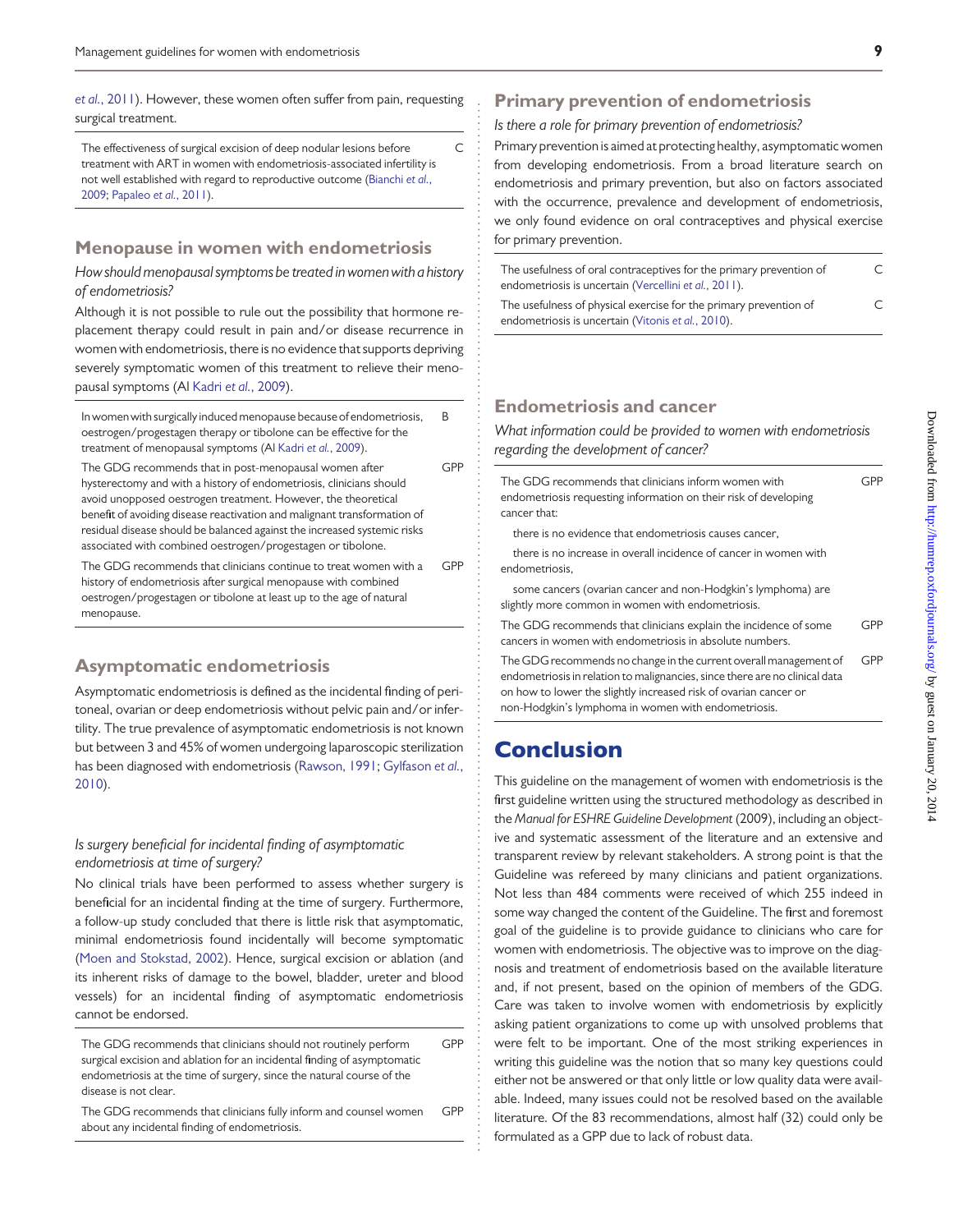<span id="page-9-0"></span>As a consequence, the lack of clear-cut evidence leads to many research questions. We propose that future research on clinical aspects of endometriosis should include at least: (i) The effectiveness of surgical excision of AFS/ASRM Stage III-IV endometriosis in the treatment of infertility in comparison to direct referral to ART, (ii) the diagnostic value of laparoscopy with or without histological verification, (iii) the best way of secondary prevention of endometriosis, (iv) the best management, with respect to both reproductive outcome and pain, of ovarian endometrioma and of deep endometriosis in women with an active child wish, (v) the use of biomarkers for diagnosis and disease monitoring in endometriosis, (vi) the benefit of anti-adhesion agents in surgery for endometriosis-associated pain, (vii) the clinical management of endometriosis in adolescents, (viii) the psychosocial impact of endometriosis and how this should be addressed: patient-centred care, couple-centred interventions, interventions to improve quality of life, (ix) the definition of the prerequisites of centres of expertise in the management of endometriosis, and finally, (x) the achievement of an earlier diagnosis of the disease, by raising the awareness amongst primary care specialists, gastroenterologists and internal medicine specialists.

## Acknowledgements

The Guideline development group acknowledges the help of many clinicians and patient organizations who refereed the content of the Guideline. Not less than 484 comments were received of which 255 indeed in some way changed the Guideline.

## Authors' roles

G.D. chaired the GDG and hence fulfilled a leading role in collecting the evidence, writing the manuscript and dealing with reviewer comments. N.V., as methodological expert, performed all literature searches for the guideline, provided methodological support and was overall coordinator of the guideline production. In an earlier stage, A.P. had an important role in scoping the guideline and writing key questions, W.N. had a role as methodological expert and ESHRE Guideline Program coordinator. All other authors, listed in alphabetical order, as guideline group members, contributed equally to the manuscript, by drafting key questions, synthesizing evidence, writing the different parts of the guideline and discussing recommendations until consensus within the group was reached.

## Funding

The study has no external funding; all costs are covered by ESHRE.

## Conflict of interest

G.A.J.D. reports personal fees from Abbott, outside the submitted work. N.V. has nothing to disclose. C.B. reports grants from Bayer and personal fees from Roche Diagnostics, outside the submitted work. C.C.-J. reports personal fees from MSD, personal fees from Gedeon-Richter, outside the submitted work. T.D. reports grants and personal fees from Merck Serono, grants and personal fees from Schering Plough, grants and personal fees from Ferring, grants and personal fees from Bayer Healthcare, personal fees from Astellas, personal fees from

Preglem, personal fees from Roche, personal fees from Proteomika, outside the submitted work. O.H. reports personal fees from Bayer, personal fees from Gideon-Richter and personal fees from MSD, outside the submitted work. A.W.H. has nothing to disclose. L.K. reports personal fees from Bayer, outside the submitted work. A.N. reports personal fees from MSD, personal fees from Merck-Serono, outside the submitted work. A.P. has nothing to disclose. E.S. reports personal fees from Ethicon, personal fees from Gedeon-Richter, personal fees from Bayer-Schering, outside the submitted work. D.S. reports personal fees from Bayer, outside the submitted work. W.N. reports a personal fee from RCOG, outside the submitted work.

## **References**

- Abou-Setta AM, Al-Inany HG, Farquhar CM. Levonorgestrel-releasing intrauterine device (LNG-IUD) for symptomatic endometriosis following surgery. Cochrane Database Syst Rev 2006:CD005072.
- Agarwal A, Gupta S, Sharma RK. Role of oxidative stress in female reproduction. Reprod Biol Endocrinol 2005;3:28.
- Ahmad G, Duffy JM, Farquhar C, Vail A, Vandekerckhove P, Watson A, Wiseman D. Barrier agents for adhesion prevention after gynaecological surgery. Cochrane Database Syst Rev 2008:CD000475.
- Al Kadri H, Hassan S, Al-Fozan HM, Hajeer A. Hormone therapy for endometriosis and surgical menopause. Cochrane Database Syst Rev 2009:CD005997.
- Allen C, Hopewell S, Prentice A, Gregory D. Nonsteroidal anti-inflammatory drugs for pain in women with endometriosis. Cochrane Database Syst Rev 2009:CD004753.
- Astin JA, Marie A, Pelletier KR, Hansen E, Haskell WL. A review of the incorporation of complementary and alternative medicine by mainstream physicians. Arch Intern Med 1998; **158**:2303-2310.
- Ballard K, Lowton K, Wright J. What's the delay? A qualitative study of women's experiences of reaching a diagnosis of endometriosis. Fertil Steril 2006;86:1296-1301.
- Ballard KD, Seaman HE, de Vries CS,Wright JT. Can symptomatology help in the diagnosis of endometriosis? Findings from a national case-control study-Part 1. B|OG 2008; 115:1382-1391.
- Barnhart K, Dunsmoor-Su R, Coutifaris C. Effect of endometriosis on in vitro fertilization. Fertil Steril 2002:77:1148-1155.
- Bazot M, Lafont C, Rouzier R, Roseau G, Thomassin-Naggara I, Darai E. Diagnostic accuracy of physical examination, transvaginal sonography, rectal endoscopic sonography, and magnetic resonance imaging to diagnose deep infiltrating endometriosis. Fertil Steril 2009;92:1825– 1833.
- Bellelis P, Dias JA Jr, Podgaec S, Gonzales M, Baracat EC, Abrao MS. Epidemiological and clinical aspects of pelvic endometriosis-a case series. Rev Assoc Med Bras 2010;56:467-471.
- Benaglia L, Somigliana E, Iemmello R, Colpi E, Nicolosi AE, Ragni G. Endometrioma and oocyte retrieval-induced pelvic abscess: a clinical concern or an exceptional complication?. Fertil Steril 2008;89:1263– 1266.
- Benaglia L, Somigliana E, Vercellini P, Benedetti F, Iemmello R, Vighi V, Santi G, Ragni G. The impact of IVF procedures on endometriosis recurrence. Eur J Obstet Gynecol Reprod Biol 2010; 148:49-52.
- Benaglia L, Somigliana E, Santi G, Scarduelli C, Ragni G, Fedele L. IVF and endometriosis-related symptom progression: insights from a prospective study. Hum Reprod 2011;26:2368-2372.
- Benschop L, Farquhar C, van der Poel N, Heineman MJ. Interventions for women with endometrioma prior to assisted reproductive technology. Cochrane Database Syst Rev 2010:CD008571.
- Bergqvist A. Extragenital endometriosis. A review. Eur J Surg 1992; **158**:7 12.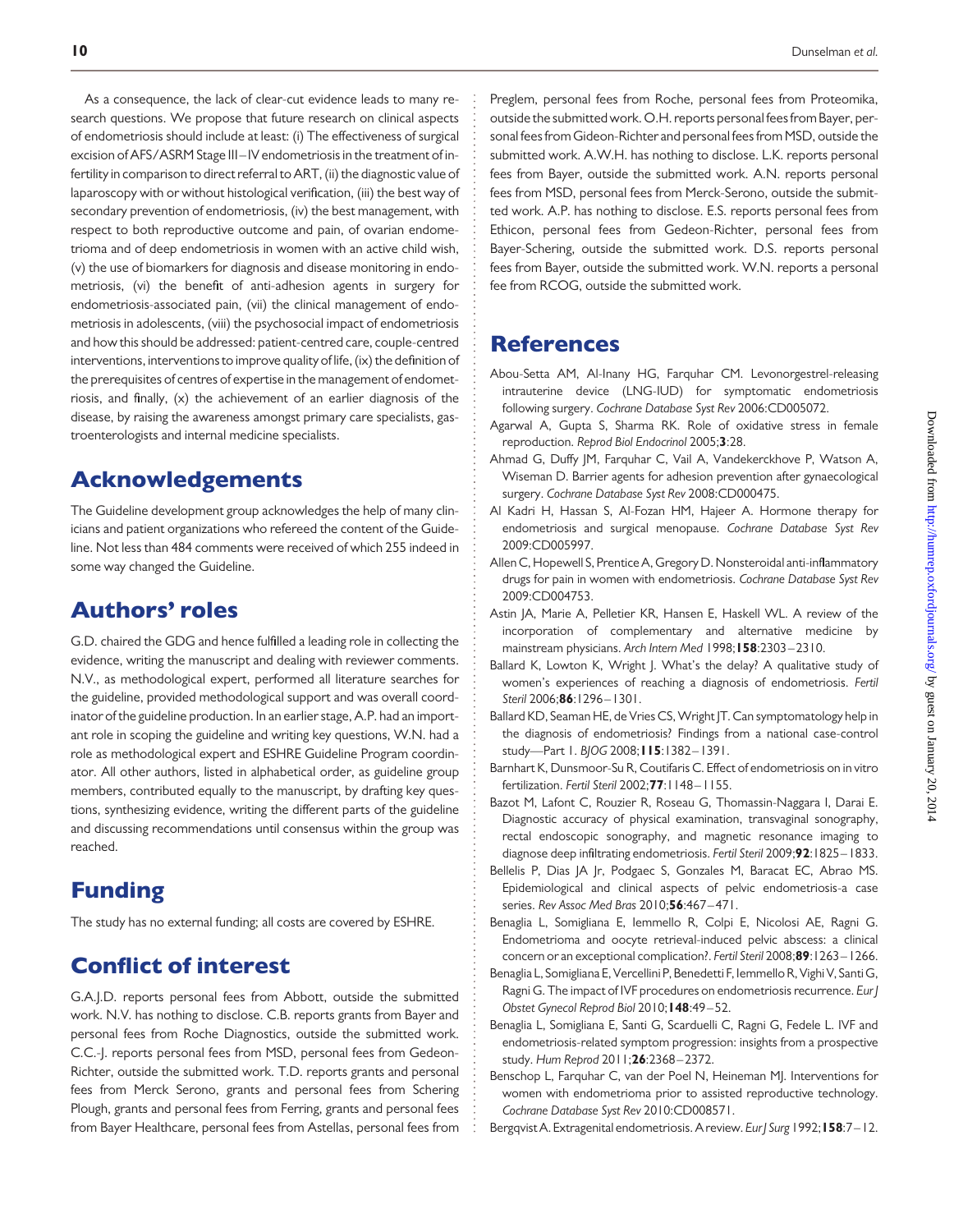- <span id="page-10-0"></span>Bergqvist A, Jacobson J, Harris S. A double-blind randomized study of the treatment of endometriosis with nafarelin or nafarelin plus norethisterone. Gynecol Endocrinol 1997; I I:187-194.
- Bianchi PH, Pereira RM, Zanatta A, Alegretti JR, Motta EL, Serafini PC. Extensive excision of deep infiltrative endometriosis before in vitro fertilization significantly improves pregnancy rates. J Minim Invasive Gynecol 2009: **16:** 174 – 180.
- Brown CB, Luciano AA, Martin D, Peers E, Scrimgeour A, diZerega GS, Adept Adhesion Reduction Study G. Adept (icodextrin 4% solution) reduces adhesions after laparoscopic surgery for adhesiolysis: a double-blind, randomized, controlled study. Fertil Steril 2007; 88:1413– 1426.
- Brown J, Pan A, Hart RJ. Gonadotrophin-releasing hormone analogues for pain associated with endometriosis. Cochrane Database Syst Rev 2010:CD008475.
- Brown J, Kives S, Akhtar M. Progestagens and anti-progestagens for pain associated with endometriosis. Cochrane Database Syst Rev 2012; 3:CD002122.
- Burks-Wicks C, Cohen M, Fallbacher J, RNT, Wieser F. A Western primer of Chinese herbal therapy in endometriosis and infertility. Womens Health (Lond Engl) 2005;1:447 – 463.
- Carmona F, Martinez-Zamora MA, Rabanal A, Martinez-Roman S, Balasch J. Ovarian cystectomy versus laser vaporization in the treatment of ovarian endometriomas: a randomized clinical trial with a five-year follow-up. Fertil Steril 2011;96:251-254.
- Chan E. Quality of efficacy research in complementary and alternative medicine. JAMA 2008;299:2685 – 2686.
- Chang FH, Chou HH, Soong YK, Chang MY, Lee CL, Lai YM. Efficacy of isotopic 13CO2 laser laparoscopic evaporation in the treatment of infertile patients with minimal and mild endometriosis: a life table cumulative pregnancy rates study. J Am Assoc Gynecol Laparosc 1997;  $4:219 - 223$ .
- Chapron C, Dubuisson JB, Pansini V, Vieira M, Fauconnier A, Barakat H, Dousset B. Routine clinical examination is not sufficient for diagnosing and locating deeply infiltrating endometriosis. J Am Assoc Gynecol Laparosc 2002;9:115-119.
- Chapron C, Souza C, Borghese B, Lafay-Pillet MC, Santulli P, Bijaoui G, Goffinet F, de Ziegler D. Oral contraceptives and endometriosis: the past use of oral contraceptives for treating severe primary dysmenorrhea is associated with endometriosis, especially deep infiltrating endometriosis. Hum Reprod 2011;26:2028-2035.
- Coccia ME, Rizzello F, Gianfranco S. Does controlled ovarian hyperstimulation in women with a history of endometriosis influence recurrence rate? J Womens Health (Larchmt) 2010;19:2063– 2069.
- Condous G, Van Calster B, Van Huffel S, Lam A. What is the value of preoperative bimanual pelvic examination in women undergoing laparoscopic total hysterectomy? | Minim Invasive Gynecol 2007; | 4:334–338.
- D'Hooghe TM, Denys B, Spiessens C, Meuleman C, Debrock S. Is the endometriosis recurrence rate increased after ovarian hyperstimulation? Fertil Steril 2006;86:283 –290.
- Davis GD, Thillet E, Lindemann J. Clinical characteristics of adolescent endometriosis. J Adolesc Health 1993; 14:362-368.
- Davis L, Kennedy SS, Moore J, Prentice A. Modern combined oral contraceptives for pain associated with endometriosis. Cochrane Database Syst Rev 2007:CD001019.
- De Cicco C, Corona R, Schonman R, Mailova K, Ussia A, Koninckx P. Bowel resection for deep endometriosis: a systematic review. BJOG 2011;118:285 – 291.
- DonnezJ, Squifflet J.Complications, pregnancy and recurrence in a prospective series of 500 patients operated on by the shaving technique for deep rectovaginal endometriotic nodules. Hum Reprod 2010;25:1949–1958.
- Donnez I, Wyns C, Nisolle M, Does ovarian surgery for endometriomas impair the ovarian response to gonadotropin? Fertil Steril 2001;  $76:662 - 665$ .
- Eisenberg DM, Davis RB, Ettner SL, Appel S, Wilkey S, Van Rompay M, Kessler RC. Trends in alternative medicine use in the United States, 1990 – 1997: results of a follow-up national survey. JAMA 1998; 280:1569– 1575.
- Eskenazi B, Warner ML. Epidemiology of endometriosis. Obstet Gynecol Clin North Am 1997;24:235– 258.
- Eskenazi B, Warner M, Bonsignore L, Olive D, Samuels S, Vercellini P. Validation study of nonsurgical diagnosis of endometriosis. Fertil Steril 2001;76:929 – 935.
- Ferreira RA, Vieira CS, Rosa ESJC, Rosa-e-Silva AC, Nogueira AA, Ferriani RA. Effects of the levonorgestrel-releasing intrauterine system on cardiovascular risk markers in patients with endometriosis: a comparative study with the GnRH analogue. Contraception 2010; 81:117– 122.
- Ferrero S, Gillott DJ, Venturini PL, Remorgida V. Use of aromatase inhibitors to treat endometriosis-related pain symptoms: a systematic review. Reprod Biol Endocrinol 2011;9:89.
- Flower A, Liu JP, Chen S, Lewith G, Little P. Chinese herbal medicine for endometriosis. Cochrane Database Syst Rev 2009:CD006568.
- Forman RG, Robinson JN, Mehta Z, Barlow DH. Patient history as a simple predictor of pelvic pathology in subfertile women. Hum Reprod 1993;  $8:53 - 55$ .
- Furness S, Yap C, Farquhar C, Cheong Y. Pre and post-operative medical therapy for endometriosis surgery. Cochrane Database Syst Rev 2004:CD003678.
- Gerhard I, Postneek F. Auricular acupuncture in the treatment of female infertility. Gynecol Endocrinol 1992;6:171 – 181.
- Gomes MK, Ferriani RA, Rosa e Silva JC, Japur de Sa Rosa e Silva AC, Vieira CS, Candido dos Reis FJ. The levonorgestrel-releasing intrauterine system and endometriosis staging. Fertil Steril 2007;87:1231 – 1234.
- Gylfason JT, Kristjansson KA, Sverrisdottir G, Jonsdottir K, Rafnsson V, Geirsson RT. Pelvic endometriosis diagnosed in an entire nation over 20 years. Am | Epidemiol 2010; 172:237-243.
- Harris P, Rees R. The prevalence of complementary and alternative medicine use among the general population: a systematic review of the literature. Complement Ther Med 2000;8:88-96.
- Hart RJ, Hickey M, Maouris P, Buckett W. Excisional surgery versus ablative surgery for ovarian endometriomata. Cochrane Database Syst Rev 2008:CD004992.
- Healey M, Ang WC, Cheng C. Surgical treatment of endometriosis: a prospective randomized double-blinded trial comparing excision and ablation. Fertil Steril 2010;94:2536 – 2540.
- Hudelist G, English J, Thomas AE, Tinelli A, Singer CF, Keckstein J. Diagnostic accuracy of transvaginal ultrasound for non-invasive diagnosis of bowel endometriosis: systematic review and meta-analysis. Ultrasound Obstet Gynecol 2011;37:257-263.
- Hudelist G, Fritzer N, Thomas A, Niehues C, Oppelt P, Haas D, Tammaa A, Salzer H. Diagnostic delay for endometriosis in Austria and Germany: causes and possible consequences. Hum Reprod 2012;27:3412 – 3416.
- Hughes E, Brown J, Collins JJ, Farquhar C, Fedorkow DM, Vandekerckhove P. Ovulation suppression for endometriosis. Cochrane Database Syst Rev 2007:CD000155.
- Jacobson TZ, Duffy JM, Barlow D, Koninckx PR, Garry R. Laparoscopic surgery for pelvic pain associated with endometriosis. Cochrane Database Syst Rev 2009:CD001300.
- Jacobson TZ, Duffy JM, Barlow D, Farquhar C, Koninckx PR, Olive D. Laparoscopic surgery for subfertility associated with endometriosis. Cochrane Database Syst Rev 2010:CD001398.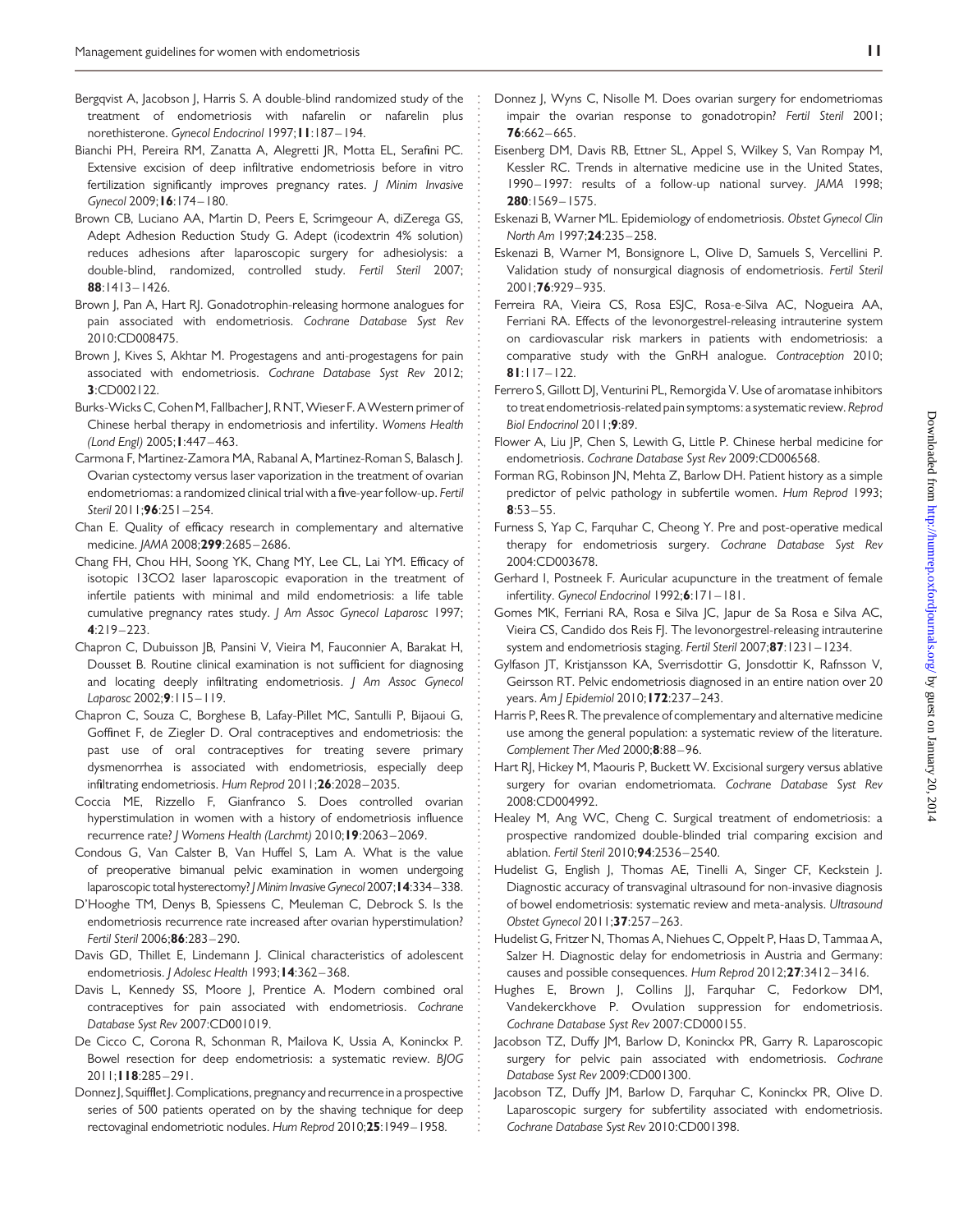- <span id="page-11-0"></span>Jenkins TR, Liu CY, White J. Does response to hormonal therapy predict presence or absence of endometriosis? J Minim Invasive Gynecol 2008;  $15:82 - 86$
- Joseph J, Sahn SA. Thoracic endometriosis syndrome: new observations from an analysis of 110 cases. Am J Med 1996;100:164– 170.
- Jubanyik KJ, Comite F. Extrapelvic endometriosis. Obstet Gynecol Clin North Am 1997:24:411-440.
- Kennedy S, Bergqvist A, Chapron C, D'Hooghe T, Dunselman G, Greb R, Hummelshoj L, Prentice A, Saridogan E, ESHRE Special Interest Group for Endometriosis and Endometrium Guideline Development. ESHRE guideline for the diagnosis and treatment of endometriosis. Hum Reprod 2005;20:2698 – 2704.
- Kondo W, Bourdel N, Tamburro S, Cavoli D, Jardon K, Rabischong B, Botchorishvili R, Pouly J, Mage G, Canis M. Complications after surgery for deeply infiltrating pelvic endometriosis. BJOG 2011; 118:292– 298.
- Koninckx PR, Meuleman C, Oosterlynck D, Cornillie FJ. Diagnosis of deep endometriosis by clinical examination during menstruation and plasma CA-125 concentration. Fertil Steril 1996;65:280-287.
- Lemaire GS. More than just menstrual cramps: symptoms and uncertainty among women with endometriosis. J Obstet Gynecol Neonatal Nurs 2004;  $33:71 - 79.$
- Liang CC, Tsai CC, Chen TC, Soong YK. Management of perineal endometriosis. Int J Gynaecol Obstet 1996;53:261-265.
- Ling FW. Randomized controlled trial of depot leuprolide in patients with chronic pelvic pain and clinically suspected endometriosis. Pelvic Pain Study Group. Obstet Gynecol 1999;93:51-58.
- Luscombe GM, Markham R, Judio M, Grigoriu A, Fraser IS. Abdominal bloating: an under-recognized endometriosis symptom. J Obstet Gynaecol Can 2009;31:1159-1171.
- Makarainen L, Ronnberg L, Kauppila A. Medroxyprogesterone acetate supplementation diminishes the hypoestrogenic side effects of gonadotropin-releasing hormone agonist without changing its efficacy in endometriosis. Fertil Steril 1996;65:29-34.
- Marinis A, Vassiliou J, Kannas D, Theodosopoulos TK, Kondi-Pafiti A, Kairi E, Smyrniotis V. Endometriosis mimicking soft tissue tumors: diagnosis and treatment. Eur J Gynaecol Oncol 2006;27:168-170.
- Marjoribanks J, Proctor M, Farquhar C, Derks RS. Nonsteroidal anti-inflammatory drugs for dysmenorrhoea. Cochrane Database Syst Rev 2010:CD001751.
- May KE, Conduit-Hulbert SA, Villar J, Kirtley S, Kennedy SH, Becker CM. Peripheral biomarkers of endometriosis: a systematic review. Hum Reprod Update 2010;16:651 – 674.
- May KE, Villar J, Kirtley S, Kennedy SH, Becker CM. Endometrial alterations in endometriosis: a systematic review of putative biomarkers. Hum Reprod Update 2011;17:637-653.
- Meuleman C, Vandenabeele B, Fieuws S, Spiessens C, Timmerman D, D'Hooghe T. High prevalence of endometriosis in infertile women with normal ovulation and normospermic partners. Fertil Steril 2009;  $92:68 - 74.$
- Meuleman C, D'Hoore A, Van Cleynenbreugel B, Tomassetti C, D'Hooghe T. Why we need international agreement on terms and definitions to assess clinical outcome after endometriosis surgery. Hum Reprod 2011a; 26:1598 - 1599; author reply 1599 - 1600.
- Meuleman C, TomassettiC, D'Hoore A, VanCleynenbreugel B, Penninckx F, Vergote I, D'Hooghe T. Surgical treatment of deeply infiltrating endometriosis with colorectal involvement. Hum Reprod Update 2011b;  $17:311 - 326$ .
- Moen MH, Stokstad T. A long-term follow-up study of women with asymptomatic endometriosis diagnosed incidentally at sterilization. Fertil Steril 2002;78:773-776.
- Moghissi KS, Schlaff WD, Olive DL, Skinner MA, Yin H. Goserelin acetate (Zoladex) with or without hormone replacement therapy for the treatment of endometriosis. Fertil Steril 1998;69:1056-1062.
- Mol BW, Bayram N, Lijmer JG,Wiegerinck MA, Bongers MY, van der Veen F, Bossuyt PM. The performance of CA-125 measurement in the detection of endometriosis: a meta-analysis. Fertil Steril 1998;70:1101 – 1108.
- Moore J, Copley S, Morris J, Lindsell D, Golding S, Kennedy S. A systematic review of the accuracy of ultrasound in the diagnosis of endometriosis. Ultrasound Obstet Gynecol 2002;20:630 – 634.
- Nawathe A, Patwardhan S, Yates D, Harrison GR, Khan KS. Systematic review of the effects of aromatase inhibitors on pain associated with endometriosis. B/OG 2008; **115**:818-822.
- Nezhat C, Crowgey S, Nezhat F. Videolaseroscopy for the treatment of endometriosis associated with infertility. Fertil Steril 1989;51:237-240.
- NezhatC, Hajhosseini B, King LP. Robotic-assisted laparoscopic treatment of bowel, bladder, and ureteral endometriosis. JSLS 2011; **I5**:387-392.
- Nisolle M, Pasleau F, Foidart JM. Extragenital endometriosis. J Gynecol Obstet Biol Reprod (Paris) 2007;36:173 – 178.
- Nissotakis C, Zouros E, Revelos K, Sakorafas GH. Abdominal wall endometrioma: a case report and review of the literature. AORN J 2010; 91:730 - 742; quiz 743 - 735.
- Nnoaham KE, Hummelshoj L,Webster P, d'Hooghe T, de Cicco Nardone F, de Cicco Nardone C, Jenkinson C, Kennedy SH, Zondervan KT, World Endometriosis Research Foundation Global Study of Women's Health consortium. Impact of endometriosis on quality of life and work productivity: a multicenter study across ten countries. Fertil Steril 2011; 96:366-373 e368.
- Nowroozi K, Chase JS, Check JH, Wu CH. The importance of laparoscopic coagulation of mild endometriosis in infertile women. Int J Fertil 1987; 32:442 – 444.
- Nulsen JC, Walsh S, Dumez S, Metzger DA. A randomized and longitudinal study of human menopausal gonadotropin with intrauterine insemination in the treatment of infertility. Obstet Gynecol 1993;82:780-786.
- Olive DL, Stohs GF, Metzger DA, Franklin RR. Expectant management and hydrotubations in the treatment of endometriosis-associated infertility. Fertil Steril 1985;44:35-41.
- Opoien HK, Fedorcsak P, Byholm T, Tanbo T. Complete surgical removal of minimal and mild endometriosis improves outcome of subsequent IVF/ICSI treatment. Reprod Biomed Online 2011;23:389 – 395.
- Pabuccu R, Onalan G, Kaya C. GnRH agonist and antagonist protocols for stage I-II endometriosis and endometrioma in in vitro fertilization/ intracytoplasmic sperm injection cycles. Fertil Steril 2007;88:832 – 839.
- Papaleo E, Ottolina J, Vigano P, Brigante C, Marsiglio E, De Michele F, Candiani M. Deep pelvic endometriosis negatively affects ovarian reserve and the number of oocytes retrieved for in vitro fertilization. Acta Obstet Gynecol Scand 2011;90:878-884.
- Pascual MA, Guerriero S, Hereter L, Barri-Soldevila P, Ajossa S, Graupera B, Rodriguez I. Diagnosis of endometriosis of the rectovaginal septum using introital three-dimensional ultrasonography. Fertil Steril 2010;  $94:2761 - 2765$ .
- Petta CA, Ferriani RA, Abrao MS, Hassan D, Rosa ESJC, Podgaec S, Bahamondes L. Randomized clinical trial of a levonorgestrel-releasing intrauterine system and a depot GnRH analogue for the treatment of chronic pelvic pain in women with endometriosis. Hum Reprod 2005; 20:1993 – 1998.
- Proctor ML, Smith CA, Farquhar CM, Stones RW. Transcutaneous electrical nerve stimulation and acupuncture for primary dysmenorrhoea. Cochrane Database Syst Rev 2002:CD002123.
- Proctor M, Latthe P, Farquhar C, Khan K, Johnson N. Surgical interruption of pelvic nerve pathways for primary and secondary dysmenorrhoea. Cochrane Database Syst Rev 2005:CD001896.